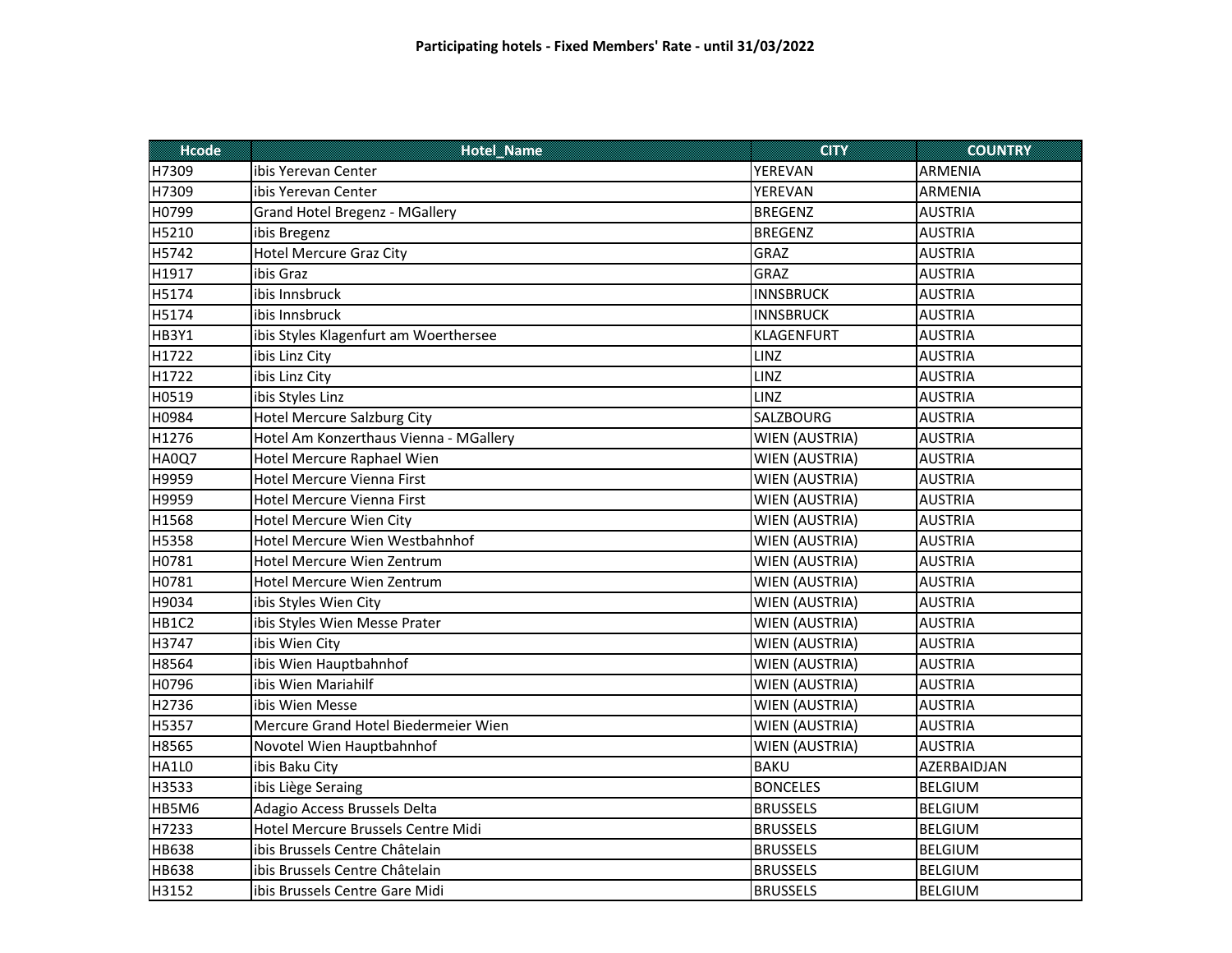| H1454        | ibis Brussels City Centre                                         | <b>BRUSSELS</b>       | <b>BELGIUM</b>        |
|--------------|-------------------------------------------------------------------|-----------------------|-----------------------|
| <b>HA990</b> | ibis Brussels Erasmus                                             | <b>BRUSSELS</b>       | <b>BELGIUM</b>        |
| H1046        | ibis Brussels off Grand Place                                     | <b>BRUSSELS</b>       | <b>BELGIUM</b>        |
| H7858        | ibis budget Brussels South Ruisbroek                              | <b>BRUSSELS</b>       | <b>BELGIUM</b>        |
| H9401        | ibis Styles Brussels Centre Stephanie                             | <b>BRUSSELS</b>       | <b>BELGIUM</b>        |
| H8915        | ibis Styles Brussels Louise                                       | <b>BRUSSELS</b>       | <b>BELGIUM</b>        |
| H9336        | Novotel Brussels Centre Midi Station                              | <b>BRUSSELS</b>       | <b>BELGIUM</b>        |
| H2122        | Novotel Brussels City Centre                                      | <b>BRUSSELS</b>       | <b>BELGIUM</b>        |
| H1030        | Novotel Brussels off Grand Place                                  | <b>BRUSSELS</b>       | <b>BELGIUM</b>        |
| H5282        | Sofitel Brussels Europe                                           | <b>BRUSSELS</b>       | <b>BELGIUM</b>        |
| H1071        | Sofitel Brussels Le Louise                                        | <b>BRUSSELS</b>       | <b>BELGIUM</b>        |
| H5517        | ibis budget Charleroi Airport                                     | CHARLEROI             | <b>BELGIUM</b>        |
| H5517        | ibis budget Charleroi Airport                                     | CHARLEROI             | <b>BELGIUM</b>        |
| <b>HB134</b> | Novotel Charleroi Centre                                          | CHARLEROI             | <b>BELGIUM</b>        |
| HB134        | Novotel Charleroi Centre                                          | <b>CHARLEROI</b>      | <b>BELGIUM</b>        |
| H3150        | ibis Dinant Centre                                                | <b>DINANT</b>         | <b>BELGIUM</b>        |
| HA243        | ibis budget Gent Centrum Dampoort                                 | <b>GHENT</b>          | <b>BELGIUM</b>        |
| HB7R5        | Mercure Han Sur Lesse                                             | HAN-SUR-LESSE         | <b>BELGIUM</b>        |
| H6330        | ibis Kortrijk Centrum                                             | <b>KORTRIJK</b>       | <b>BELGIUM</b>        |
| H6682        | ibis budget Leuven Centrum                                        | LEUVEN                | <b>BELGIUM</b>        |
| H6682        | ibis budget Leuven Centrum                                        | LEUVEN                | <b>BELGIUM</b>        |
| H1457        | ibis Leuven Centrum                                               | LEUVEN                | <b>BELGIUM</b>        |
| H2616        | ibis budget Liège                                                 | <b>LIEGE</b>          | <b>BELGIUM</b>        |
| H0864        | ibis Liège Centre Opéra                                           | <b>LIEGE</b>          | <b>BELGIUM</b>        |
| HB6D9        | ibis Styles Liege Guillemins                                      | LIEGE                 | <b>BELGIUM</b>        |
| H9716        | ibis Styles Nieuwpoort                                            | NIEUWPOORT            | <b>BELGIUM</b>        |
| H8246        | ibis Styles Nivelles                                              | <b>NIJVEL</b>         | <b>BELGIUM</b>        |
| HA159        | <b>Hotel Mercure Oostende</b>                                     | <b>OSTENDE</b>        | <b>BELGIUM</b>        |
| H7211        | ibis Sint Niklaas Centrum                                         | <b>SINT NIKLAAS</b>   | <b>BELGIUM</b>        |
| H3543        | ibis Brussels Waterloo                                            | <b>WATERLOO (BEL)</b> | <b>BELGIUM</b>        |
| H3543        | ibis Brussels Waterloo                                            | <b>WATERLOO (BEL)</b> | <b>BELGIUM</b>        |
| HB2N6        | Novotel Wavre Brussels East                                       | <b>WAVER</b>          | <b>BELGIUM</b>        |
| HB3G8        | ibis Styles Sarajevo                                              | SARAJEVO              | BOSNIA-HERZEGOVINA    |
| HB4U6        | The Emporium Plovdiv MGallery Hotel Collection (Opening Dec 2021) | PLOVDIV               | <b>BULGARIA</b>       |
| H9671        | ibis Sofia Airport                                                | <b>SOFIA</b>          | <b>BULGARIA</b>       |
| H8468        | Novotel Sofia                                                     | <b>SOFIA</b>          | <b>BULGARIA</b>       |
| H7051        | Mercure Ostrava Center Hotel                                      | <b>OSTRAVA</b>        | <b>CZECH REPUBLIC</b> |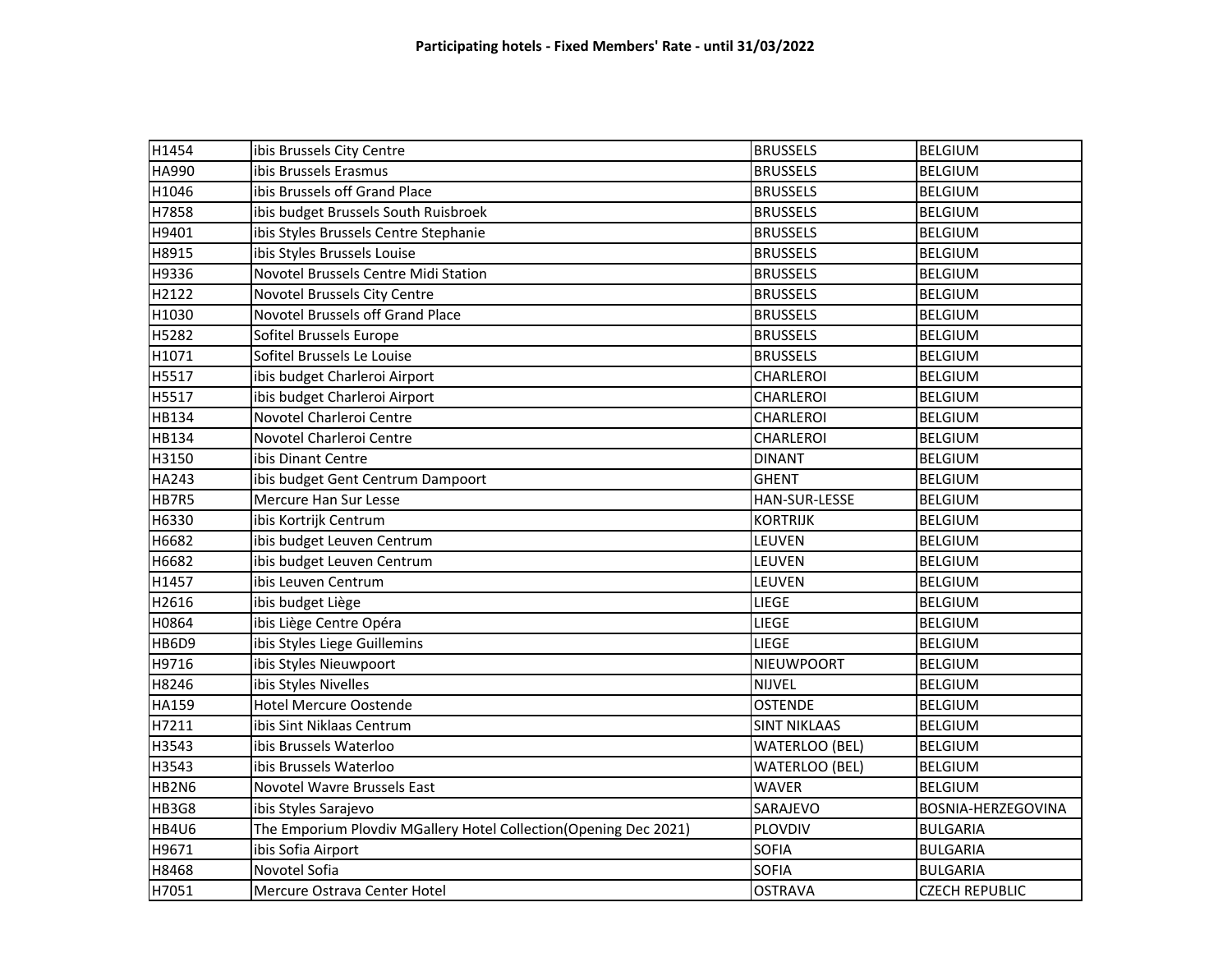| H3440        | Century Old Town Prague - MGallery                 | <b>PRAGUE</b>         | <b>CZECH REPUBLIC</b> |
|--------------|----------------------------------------------------|-----------------------|-----------------------|
| H5211        | ibis Praha Mala Strana                             | PRAGUE                | <b>CZECH REPUBLIC</b> |
| H5477        | ibis Praha Old Town                                | PRAGUE                | <b>CZECH REPUBLIC</b> |
| H3195        | ibis Praha Wenceslas Square                        | PRAGUE                | <b>CZECH REPUBLIC</b> |
| H3194        | Novotel Praha Wenceslas Square                     | <b>PRAGUE</b>         | <b>CZECH REPUBLIC</b> |
| <b>HA9N7</b> | ibis Tallinn Center                                | <b>TALLINN</b>        | <b>ESTONIA</b>        |
| HA9N7        | ibis Tallinn Center                                | <b>TALLINN</b>        | <b>ESTONIA</b>        |
| HA413        | ibis Styles Tbilisi Center                         | <b>TBILISSI</b>       | <b>GEORGIA</b>        |
| HA1L2        | ibis Tbilisi Stadium                               | <b>TBILISSI</b>       | <b>GEORGIA</b>        |
| H9417        | Mercure Tbilisi Old Town                           | <b>TBILISSI</b>       | <b>GEORGIA</b>        |
| H1437        | ibis Aachen Hauptbahnhof                           | <b>AACHEN</b>         | <b>GERMANY</b>        |
| H5326        | Mercure Hotel Aachen am Dom                        | <b>AACHEN</b>         | <b>GERMANY</b>        |
| H3557        | Novotel Aachen City                                | <b>AACHEN</b>         | <b>GERMANY</b>        |
| H1438        | ibis Augsburg Hauptbahnhof                         | <b>AUGSBURG</b>       | <b>GERMANY</b>        |
| H1092        | ibis Augsburg Koenigsplatz                         | <b>AUGSBURG</b>       | <b>GERMANY</b>        |
| H2091        | Mercure Hotel Bad Oeynhausen City                  | <b>BAD OEYNHAUSEN</b> | <b>GERMANY</b>        |
| HB3F6        | ibis Styles Bayreuth                               | <b>BAYREUTH</b>       | <b>GERMANY</b>        |
| HB143        | 25hours Hotel Bikini Berlin                        | <b>BERLIN</b>         | <b>GERMANY</b>        |
| H3752        | ibis Berlin City Potsdamer Platz                   | <b>BERLIN</b>         | <b>GERMANY</b>        |
| H3751        | ibis Berlin City West                              | <b>BERLIN</b>         | <b>GERMANY</b>        |
| H8601        | ibis Berlin Hauptbahnhof                           | <b>BERLIN</b>         | <b>GERMANY</b>        |
| H7961        | ibis Berlin Kurfuerstendamm                        | <b>BERLIN</b>         | <b>GERMANY</b>        |
| H0657        | ibis Berlin Messe                                  | <b>BERLIN</b>         | <b>GERMANY</b>        |
| H0357        | ibis Berlin Mitte                                  | <b>BERLIN</b>         | <b>GERMANY</b>        |
| H3108        | ibis Berlin Ostbahnhof                             | <b>BERLIN</b>         | <b>GERMANY</b>        |
| H3321        | ibis Berlin Spandau                                | <b>BERLIN</b>         | <b>GERMANY</b>        |
| <b>HB626</b> | ibis Styles Berlin Treptow                         | <b>BERLIN</b>         | <b>GERMANY</b>        |
| H7091        | ibis Styles Hotel Berlin Mitte                     | <b>BERLIN</b>         | <b>GERMANY</b>        |
| H3120        | Mercure Hotel & Residenz Berlin Checkpoint Charlie | <b>BERLIN</b>         | <b>GERMANY</b>        |
| H5341        | Mercure Hotel Berlin City                          | <b>BERLIN</b>         | <b>GERMANY</b>        |
| H0483        | Mercure Hotel Berlin City West                     | <b>BERLIN</b>         | <b>GERMANY</b>        |
| H4988        | Mercure Hotel Berlin Mitte                         | <b>BERLIN</b>         | <b>GERMANY</b>        |
| H1894        | Mercure Hotel Berlin Tempelhof                     | <b>BERLIN</b>         | <b>GERMANY</b>        |
| H9147        | Mercure Hotel Berlin Wittenbergplatz               | <b>BERLIN</b>         | <b>GERMANY</b>        |
| HA0F7        | Mercure Hotel MOA Berlin                           | <b>BERLIN</b>         | <b>GERMANY</b>        |
| HB4H7        | Mövenpick Hotel Berlin                             | <b>BERLIN</b>         | <b>GERMANY</b>        |
| H3649        | Novotel Berlin Am Tiergarten                       | <b>BERLIN</b>         | <b>GERMANY</b>        |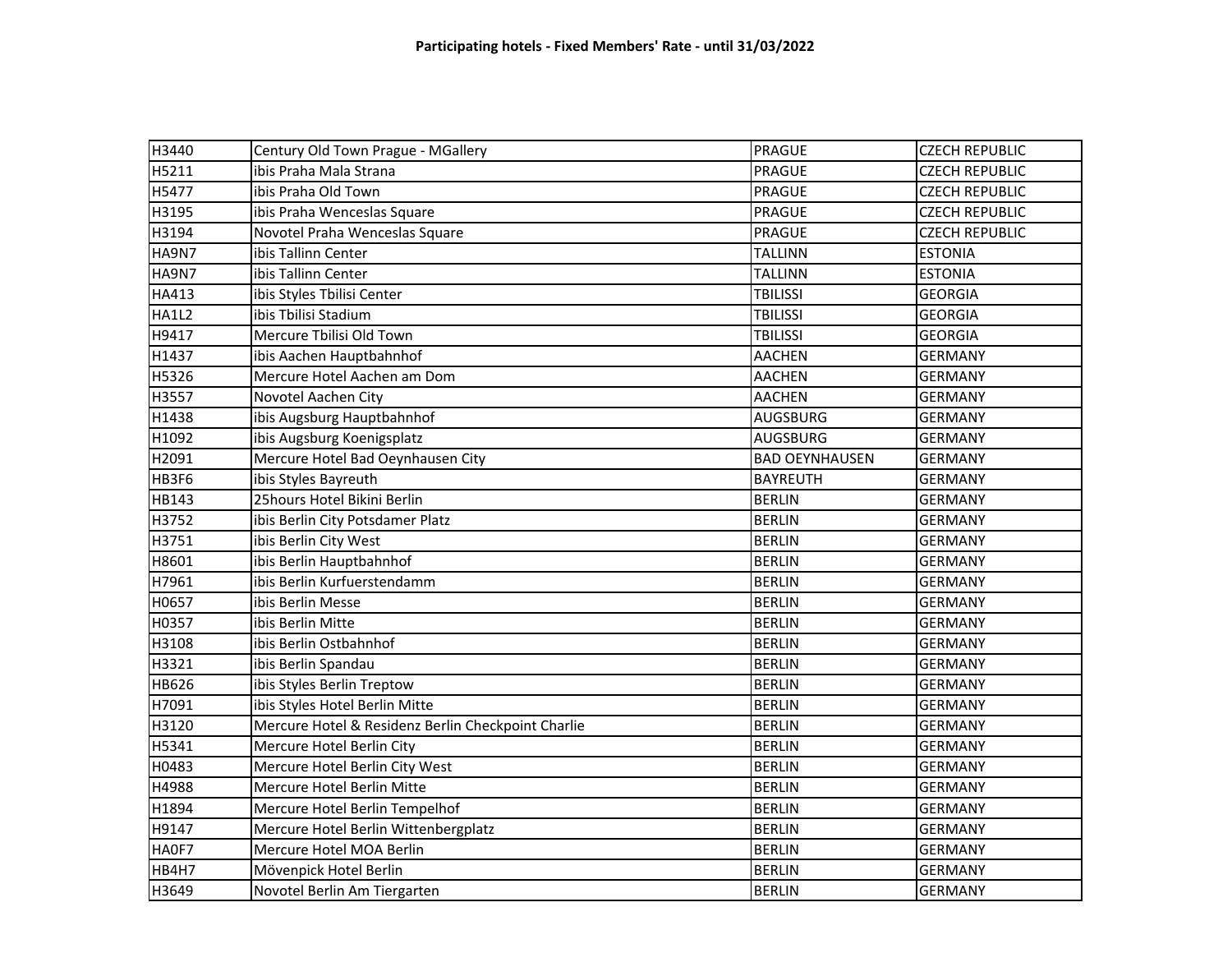| H3278        | Novotel Berlin Mitte                       | <b>BERLIN</b>      | <b>GERMANY</b> |
|--------------|--------------------------------------------|--------------------|----------------|
| H3745        | Novotel Suites Berlin City Potsdamer Platz | <b>BERLIN</b>      | <b>GERMANY</b> |
| H5347        | Pullman Berlin Schweizerhof                | <b>BERLIN</b>      | <b>GERMANY</b> |
| H1440        | ibis Bochum Zentrum                        | <b>BOCHUM</b>      | <b>GERMANY</b> |
| H1441        | ibis Bonn                                  | <b>BONN</b>        | <b>GERMANY</b> |
| H0676        | Mercure Hotel Bonn Hardtberg               | <b>BONN</b>        | <b>GERMANY</b> |
| H0738        | ibis Bremen City                           | <b>BREMEN</b>      | <b>GERMANY</b> |
| H1442        | ibis Styles Bremen Altstadt                | <b>BREMEN</b>      | <b>GERMANY</b> |
| H3285        | ibis Dortmund City                         | <b>DORTMUND</b>    | <b>GERMANY</b> |
| <b>HA006</b> | Mercure Hotel Dortmund Centrum             | <b>DORTMUND</b>    | <b>GERMANY</b> |
| H9169        | Mercure Hotel Dortmund Messe & Kongress    | <b>DORTMUND</b>    | <b>GERMANY</b> |
| H9169        | Mercure Hotel Dortmund Messe & Kongress    | <b>DORTMUND</b>    | <b>GERMANY</b> |
| <b>HB6I6</b> | ibis Styles Dresden Neustadt               | <b>DRESDEN</b>     | <b>GERMANY</b> |
| H1577        | Pullman Dresden Newa                       | <b>DRESDEN</b>     | <b>GERMANY</b> |
| HBOC7        | 25hours Hotel Duesseldorf Das Tour         | <b>DUESSELDORF</b> | <b>GERMANY</b> |
| HB219        | ibis Duesseldorf Airport                   | <b>DUESSELDORF</b> | <b>GERMANY</b> |
| H1443        | ibis Duesseldorf City                      | <b>DUESSELDORF</b> | <b>GERMANY</b> |
| H0793        | ibis Duesseldorf Hauptbahnhof              | <b>DUESSELDORF</b> | <b>GERMANY</b> |
| H0487        | Mercure Hotel Duesseldorf Airport          | <b>DUESSELDORF</b> | <b>GERMANY</b> |
| H5373        | Mercure Hotel Duesseldorf City Center      | <b>DUESSELDORF</b> | <b>GERMANY</b> |
| H5371        | Mercure Hotel Duesseldorf City Nord        | <b>DUESSELDORF</b> | <b>GERMANY</b> |
| H9302        | Mercure Hotel Duesseldorf Zentrum          | <b>DUESSELDORF</b> | <b>GERMANY</b> |
| HB218        | Novotel Duesseldorf Airport                | <b>DUESSELDORF</b> | <b>GERMANY</b> |
| H3279        | Novotel Duesseldorf City West (Seestern)   | <b>DUESSELDORF</b> | <b>GERMANY</b> |
| H0846        | ibis Duisburg Hauptbahnhof                 | <b>DUISBURG</b>    | <b>GERMANY</b> |
| H0743        | Mercure Hotel Duisburg City                | <b>DUISBURG</b>    | <b>GERMANY</b> |
| H7003        | ibis Eisenach                              | <b>EISENACH</b>    | <b>GERMANY</b> |
| H5375        | Mercure Hotel Erfurt Altstadt              | <b>ERFURT</b>      | <b>GERMANY</b> |
| H5376        | Novotel Erlangen                           | <b>ERLANGEN</b>    | <b>GERMANY</b> |
| H1444        | ibis Essen Hauptbahnhof                    | <b>ESSEN</b>       | <b>GERMANY</b> |
| H4990        | Mercure Hotel Plaza Essen                  | <b>ESSEN</b>       | <b>GERMANY</b> |
| HB141        | 25hours Hotel Frankfurt The Goldman        | <b>FRANKFURT</b>   | <b>GERMANY</b> |
| HB142        | 25hours Hotel The Trip                     | <b>FRANKFURT</b>   | <b>GERMANY</b> |
| H2203        | ibis Frankfurt Airport                     | <b>FRANKFURT</b>   | <b>GERMANY</b> |
| H1445        | ibis Frankfurt Centrum                     | <b>FRANKFURT</b>   | <b>GERMANY</b> |
| H3682        | ibis Frankfurt City Messe                  | <b>FRANKFURT</b>   | <b>GERMANY</b> |
| H1589        | ibis Frankfurt Messe West                  | <b>FRANKFURT</b>   | <b>GERMANY</b> |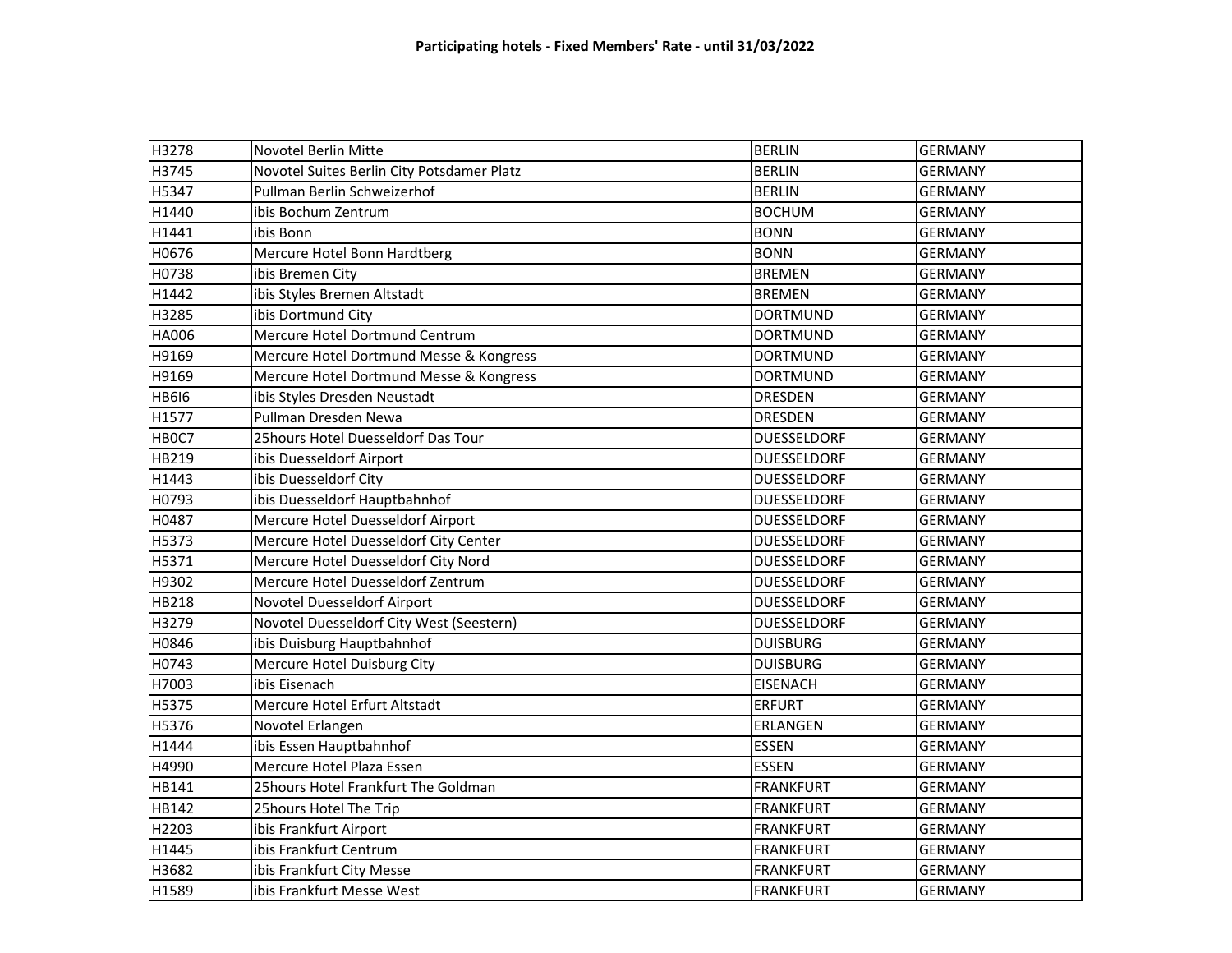| H1204        | Mercure Hotel & Residenz Frankfurt Messe       | <b>FRANKFURT</b>      | <b>GERMANY</b> |
|--------------|------------------------------------------------|-----------------------|----------------|
| H5379        | Mercure Hotel Frankfurt Eschborn Helfmann Park | <b>FRANKFURT</b>      | <b>GERMANY</b> |
| <b>HB4I3</b> | Mövenpick Hotel Frankfurt City                 | <b>FRANKFURT</b>      | <b>GERMANY</b> |
| H1049        | Novotel Frankfurt City                         | <b>FRANKFURT</b>      | <b>GERMANY</b> |
| HB1A2        | <b>Adagio Access Freiburg</b>                  | <b>FREIBURG</b>       | <b>GERMANY</b> |
| H0492        | Mercure Hotel Freiburg Am Muenster             | <b>FREIBURG</b>       | <b>GERMANY</b> |
| H5383        | Novotel Freiburg am Konzerthaus                | <b>FREIBURG</b>       | <b>GERMANY</b> |
| H2937        | Mercure Hotel Bad Homburg Friedrichsdorf       | <b>FRIEDRICHSDORF</b> | <b>GERMANY</b> |
| HB8T4        | Mercure Hotel Gera City (Eröffnung Juli 2021)  | <b>GERA</b>           | <b>GERMANY</b> |
| HB8T4        | Mercure Hotel Gera City (Eröffnung Juli 2021)  | <b>GERA</b>           | <b>GERMANY</b> |
| HA061        | ibis Muenchen Airport Sued                     | <b>HALLBERGMOOS</b>   | <b>GERMANY</b> |
| HB140        | 25hours Hotel Altes Hafenamt                   | <b>HAMBURG</b>        | <b>GERMANY</b> |
| HB138        | 25hours Hotel Hamburg HafenCity                | <b>HAMBURG</b>        | <b>GERMANY</b> |
| H3694        | ibis Hamburg Airport                           | <b>HAMBURG</b>        | <b>GERMANY</b> |
| H1395        | ibis Hamburg Alster Centrum                    | <b>HAMBURG</b>        | <b>GERMANY</b> |
| H3282        | ibis Hamburg Alsterring                        | <b>HAMBURG</b>        | <b>GERMANY</b> |
| H8740        | ibis Hamburg City                              | <b>HAMBURG</b>        | <b>GERMANY</b> |
| H3680        | ibis Hamburg St Pauli Messe                    | <b>HAMBURG</b>        | <b>GERMANY</b> |
| H4993        | ibis Styles Hamburg Alster City                | <b>HAMBURG</b>        | <b>GERMANY</b> |
| H4993        | ibis Styles Hamburg Alster City                | <b>HAMBURG</b>        | <b>GERMANY</b> |
| H1163        | Mercure Hotel Hamburg City                     | <b>HAMBURG</b>        | <b>GERMANY</b> |
| H5394        | Mercure Hotel Hamburg Mitte                    | <b>HAMBURG</b>        | <b>GERMANY</b> |
| H3737        | Novotel Hamburg City Alster                    | <b>HAMBURG</b>        | <b>GERMANY</b> |
| H3756        | Novotel Suites Hamburg City                    | <b>HAMBURG</b>        | <b>GERMANY</b> |
| H3365        | ibis Hannover City                             | <b>HANOVER</b>        | <b>GERMANY</b> |
| H1632        | ibis Hannover Medical Park                     | <b>HANOVER</b>        | <b>GERMANY</b> |
| H2129        | Mercure Hotel Am Entenfang Hannover            | <b>HANOVER</b>        | <b>GERMANY</b> |
| H1016        | Mercure Hotel Hannover City                    | <b>HANOVER</b>        | <b>GERMANY</b> |
| H1631        | Mercure Hotel Hannover Medical Park            | <b>HANOVER</b>        | <b>GERMANY</b> |
| H5391        | Mercure Hotel Hannover Mitte                   | <b>HANOVER</b>        | <b>GERMANY</b> |
| <b>HA008</b> | Mercure Hotel Hannover Oldenburger Allee       | <b>HANOVER</b>        | <b>GERMANY</b> |
| H5390        | Novotel Hannover                               | <b>HANOVER</b>        | <b>GERMANY</b> |
| H3755        | Novotel Suites Hannover City                   | <b>HANOVER</b>        | <b>GERMANY</b> |
| H1447        | ibis Heidelberg Hauptbahnhof                   | <b>HEIDELBERG</b>     | <b>GERMANY</b> |
| H3697        | ibis Heilbronn City                            | <b>HEILBRONN</b>      | <b>GERMANY</b> |
| H8595        | ibis Styles Hildesheim                         | <b>HILDESHEIM</b>     | <b>GERMANY</b> |
| H5396        | Novotel Hildesheim                             | HILDESHEIM            | <b>GERMANY</b> |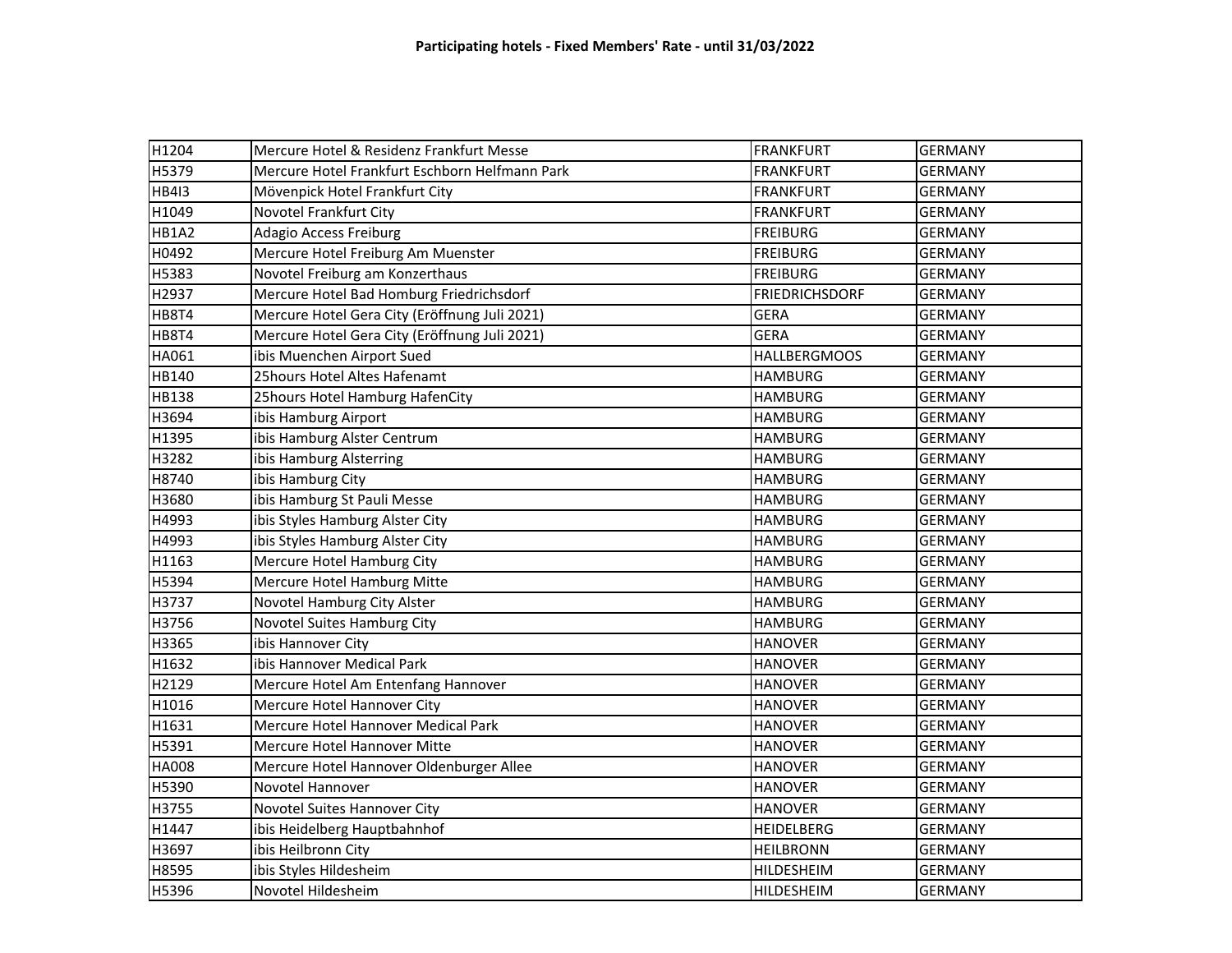| H5396             | Novotel Hildesheim                        | <b>HILDESHEIM</b> | <b>GERMANY</b> |
|-------------------|-------------------------------------------|-------------------|----------------|
| H1974             | Mercure Hotel Ingolstadt                  | <b>INGOLSTADT</b> | <b>GERMANY</b> |
| H1974             | Mercure Hotel Ingolstadt                  | <b>INGOLSTADT</b> | <b>GERMANY</b> |
| H2207             | ibis Jena City                            | <b>JENA</b>       | <b>GERMANY</b> |
| HA003             | Mercure Hotel Duesseldorf Kaarst          | <b>KAARST</b>     | <b>GERMANY</b> |
| HA005             | Mercure Hotel Kamen Unna                  | <b>KAMEN</b>      | <b>GERMANY</b> |
| H6965             | ibis Karlsruhe Hauptbahnhof               | KARLSRUHE         | <b>GERMANY</b> |
| H1831             | ibis Koblenz City                         | <b>KOBLENZ</b>    | <b>GERMANY</b> |
| H2004             | Mercure Hotel Koblenz                     | <b>KOBLENZ</b>    | <b>GERMANY</b> |
| HBOC9             | 25hours Hotel The Circle                  | <b>KOELN</b>      | <b>GERMANY</b> |
| H1306             | Hotel Mondial am Dom Cologne - MGallery   | <b>KOELN</b>      | <b>GERMANY</b> |
| H5008             | ibis Koeln Airport                        | <b>KOELN</b>      | <b>GERMANY</b> |
| H0739             | ibis Koeln Am Dom                         | <b>KOELN</b>      | <b>GERMANY</b> |
| H1449             | ibis Koeln Centrum                        | <b>KOELN</b>      | <b>GERMANY</b> |
| H3744             | ibis Koeln Messe                          | <b>KOELN</b>      | <b>GERMANY</b> |
| HA004             | Mercure Hotel Koeln Belfortstrasse        | <b>KOELN</b>      | <b>GERMANY</b> |
| <b>HA004</b>      | Mercure Hotel Koeln Belfortstrasse        | <b>KOELN</b>      | <b>GERMANY</b> |
| H0705             | Mercure Hotel Koeln West                  | <b>KOELN</b>      | <b>GERMANY</b> |
| H1206             | Mercure Hotel Severinshof Koeln City      | <b>KOELN</b>      | <b>GERMANY</b> |
| H3127             | Novotel Koeln City                        | <b>KOELN</b>      | <b>GERMANY</b> |
| H5366             | Pullman Cologne                           | <b>KOELN</b>      | <b>GERMANY</b> |
| H7290             | ibis Konstanz                             | <b>KONSTANZ</b>   | <b>GERMANY</b> |
| H5402             | Mercure Tagungs & Landhotel Krefeld       | <b>KREFELD</b>    | <b>GERMANY</b> |
| H9008             | ibis Leipzig City                         | LEIPZIG           | <b>GERMANY</b> |
| H2927             | Mercure Hotel Luedenscheid                | LUDENSCHEID       | <b>GERMANY</b> |
| H2205             | ibis Luebeck City                         | <b>LUEBECK</b>    | <b>GERMANY</b> |
| H1084             | ibis Mainz City                           | <b>MAINZ</b>      | <b>GERMANY</b> |
| HB829             | Mercure Hotel Mainz City Center           | <b>MAINZ</b>      | <b>GERMANY</b> |
| HB829             | Mercure Hotel Mainz City Center           | <b>MAINZ</b>      | <b>GERMANY</b> |
| H5407             | Novotel Mainz                             | <b>MAINZ</b>      | <b>GERMANY</b> |
| HBOR <sub>0</sub> | Mercure Hotel Mannheim Am Friedensplatz   | <b>MANNHEIM</b>   | <b>GERMANY</b> |
| H5410             | Mercure Hotel Mannheim am Rathaus         | <b>MANNHEIM</b>   | <b>GERMANY</b> |
| H7002             | ibis Kassel Melsungen                     | <b>MELSUNGEN</b>  | <b>GERMANY</b> |
| HB0C8             | 25hours Hotel Muenchen The Royal Bavarian | <b>MUENCHEN</b>   | <b>GERMANY</b> |
| H1450             | ibis Muenchen City                        | <b>MUENCHEN</b>   | <b>GERMANY</b> |
| H8865             | ibis Muenchen City Arnulfpark             | <b>MUENCHEN</b>   | <b>GERMANY</b> |
| H0996             | ibis Muenchen City Nord                   | <b>MUENCHEN</b>   | <b>GERMANY</b> |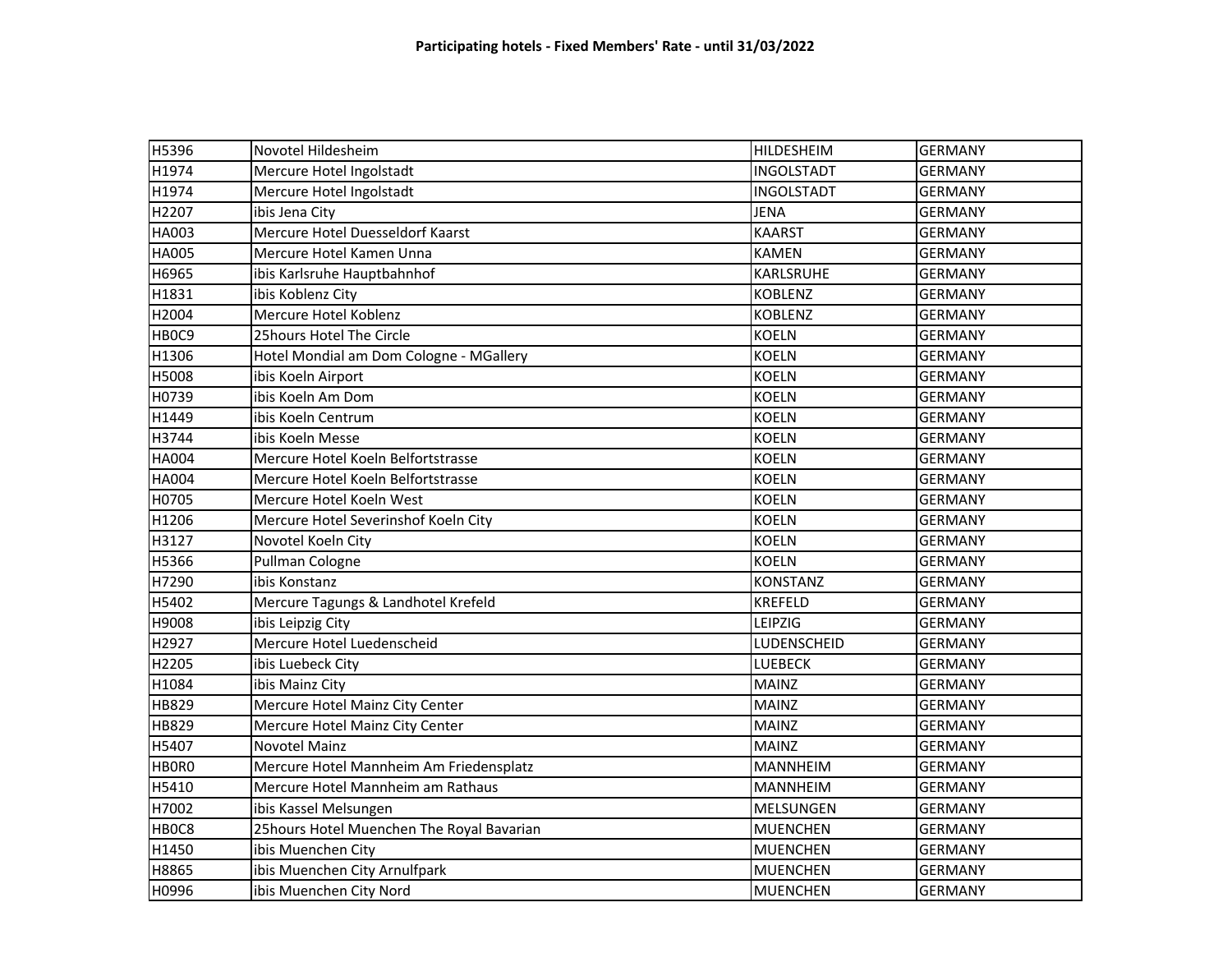| H9069        | ibis Muenchen City Ost                               | <b>MUENCHEN</b>   | <b>GERMANY</b> |
|--------------|------------------------------------------------------|-------------------|----------------|
| H8075        | ibis Muenchen City Sued                              | <b>MUENCHEN</b>   | <b>GERMANY</b> |
| H6903        | ibis Muenchen City West                              | <b>MUENCHEN</b>   | <b>GERMANY</b> |
| H3679        | ibis Muenchen Garching                               | <b>MUENCHEN</b>   | <b>GERMANY</b> |
| H5239        | ibis Muenchen Parkstadt Schwabing                    | <b>MUENCHEN</b>   | <b>GERMANY</b> |
| H3709        | Mercure Hotel Muenchen Altstadt                      | <b>MUENCHEN</b>   | <b>GERMANY</b> |
| H1702        | Mercure Hotel Muenchen am Olympiapark                | <b>MUENCHEN</b>   | <b>GERMANY</b> |
| H0878        | Mercure Hotel Muenchen City Center                   | <b>MUENCHEN</b>   | <b>GERMANY</b> |
| H0792        | Mercure Hotel Muenchen Neuperlach Sued               | <b>MUENCHEN</b>   | <b>GERMANY</b> |
| H1104        | Mercure Hotel Muenchen Schwabing                     | <b>MUENCHEN</b>   | <b>GERMANY</b> |
| HA0Q8        | Mercure Hotel München Airport Freising               | <b>MUENCHEN</b>   | <b>GERMANY</b> |
| H6711        | Novotel Muenchen Airport                             | <b>MUENCHEN</b>   | <b>GERMANY</b> |
| H3280        | Novotel Muenchen City                                | <b>MUENCHEN</b>   | <b>GERMANY</b> |
| H8866        | Novotel Muenchen City Arnulfpark                     | <b>MUENCHEN</b>   | <b>GERMANY</b> |
| H5563        | Novotel Muenchen Messe                               | <b>MUENCHEN</b>   | <b>GERMANY</b> |
| H5229        | Novotel Suites Muenchen Parkstadt Schwabing          | <b>MUENCHEN</b>   | <b>GERMANY</b> |
| H8657        | <b>Pullman Munich</b>                                | <b>MUENCHEN</b>   | <b>GERMANY</b> |
| H2206        | ibis Muenster City                                   | <b>MUENSTER</b>   | <b>GERMANY</b> |
| HB4H6        | Mövenpick Hotel Münster                              | <b>MUNSTER</b>    | <b>GERMANY</b> |
| HB4H6        | Mövenpick Hotel Münster                              | <b>MUNSTER</b>    | <b>GERMANY</b> |
| H2924        | Congress Hotel Mercure Nuernberg an der Messe        | <b>NUERNBERG</b>  | <b>GERMANY</b> |
| H0493        | Fuerther Hotel Mercure Nuernberg West                | <b>NUERNBERG</b>  | <b>GERMANY</b> |
| H1069        | ibis Nuernberg Altstadt                              | <b>NUERNBERG</b>  | <b>GERMANY</b> |
| H0888        | ibis Nuernberg City am Plaerrer                      | <b>NUERNBERG</b>  | <b>GERMANY</b> |
| H1608        | ibis Nuernberg Hauptbahnhof                          | <b>NUERNBERG</b>  | <b>GERMANY</b> |
| <b>HB4I0</b> | Mövenpick Hotel Nurnberg Airport                     | <b>NUERNBERG</b>  | <b>GERMANY</b> |
| H0498        | Novotel Nuernberg Messezentrum                       | NUERNBERG         | <b>GERMANY</b> |
| <b>HB546</b> | ibis Styles Offenburg City                           | <b>OFFENBURG</b>  | <b>GERMANY</b> |
| H2906        | Mercure Hotel Offenburg am Messeplatz                | <b>OFFENBURG</b>  | <b>GERMANY</b> |
| HA9F7        | ibis Styles Pforzheim                                | PFORZHEIM         | <b>GERMANY</b> |
| H1582        | Mercure Hotel Potsdam City                           | POTSDAM           | <b>GERMANY</b> |
| H0904        | ibis Regensburg City                                 | <b>REGENSBURG</b> | <b>GERMANY</b> |
| H0500        | Mercure Hotel Saarbruecken Sued                      | SARREBRUCKEN      | <b>GERMANY</b> |
| HB3H4        | Adagio Access Stuttgart Airport Messe (opening soon) | <b>STUTTGART</b>  | <b>GERMANY</b> |
| H7191        | ibis Stuttgart Airport Messe                         | <b>STUTTGART</b>  | <b>GERMANY</b> |
| H3284        | ibis Stuttgart Centrum                               | <b>STUTTGART</b>  | <b>GERMANY</b> |
| H2202        | ibis Stuttgart City                                  | <b>STUTTGART</b>  | <b>GERMANY</b> |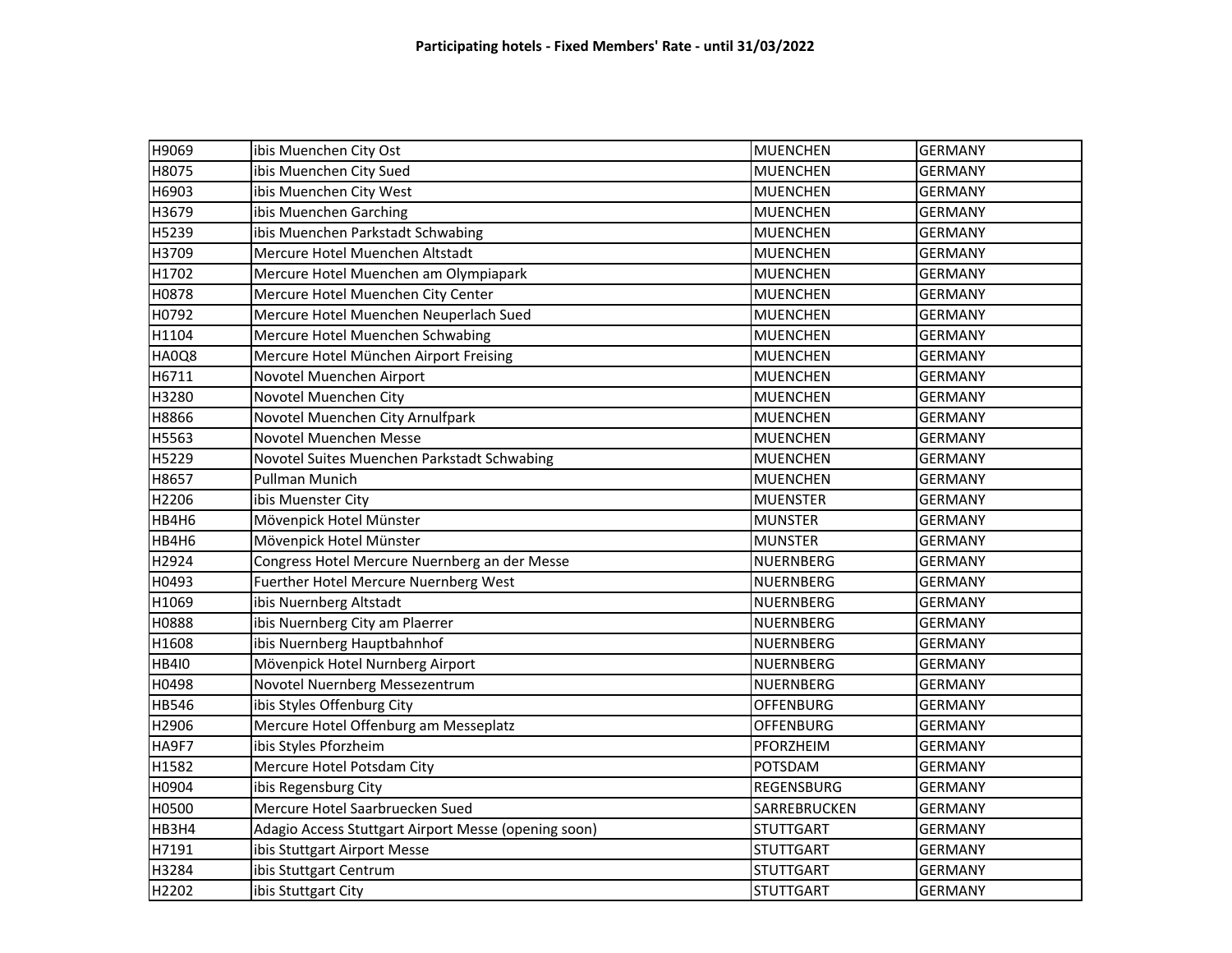| H1704        | ibis Styles Stuttgart                             | <b>STUTTGART</b> | <b>GERMANY</b> |
|--------------|---------------------------------------------------|------------------|----------------|
| H1704        | ibis Styles Stuttgart                             | <b>STUTTGART</b> | <b>GERMANY</b> |
| HA6Q4        | ibis Styles Stuttgart Vaihingen                   | <b>STUTTGART</b> | <b>GERMANY</b> |
| H2938        | Mercure Hotel Bristol Stuttgart Sindelfingen      | <b>STUTTGART</b> | <b>GERMANY</b> |
| H1574        | Mercure Hotel Stuttgart Airport Messe             | <b>STUTTGART</b> | <b>GERMANY</b> |
| H5424        | Mercure Hotel Stuttgart City Center               | <b>STUTTGART</b> | <b>GERMANY</b> |
| H7563        | Mercure Hotel Stuttgart Gerlingen                 | <b>STUTTGART</b> | <b>GERMANY</b> |
| H2939        | Mercure Hotel Stuttgart Sindelfingen an der Messe | <b>STUTTGART</b> | <b>GERMANY</b> |
| H2939        | Mercure Hotel Stuttgart Sindelfingen an der Messe | <b>STUTTGART</b> | <b>GERMANY</b> |
| <b>HB414</b> | Mövenpick Hotel Stuttgart Airport                 | <b>STUTTGART</b> | <b>GERMANY</b> |
| HB4T0        | Mövenpick Hotel Stuttgart Messe & Congress        | <b>STUTTGART</b> | <b>GERMANY</b> |
| H5425        | Pullman Stuttgart Fontana                         | <b>STUTTGART</b> | <b>GERMANY</b> |
| H5356        | Mercure Hotel Trier Porta Nigra                   | <b>TRIER</b>     | <b>GERMANY</b> |
| H0800        | ibis Ulm City                                     | <b>ULM</b>       | <b>GERMANY</b> |
| H9753        | Mercure Hotel Wiesbaden City                      | WIESBADEN        | <b>GERMANY</b> |
| H1697        | Mercure Hotel Wuerzburg am Mainufer               | <b>WURZBURG</b>  | <b>GERMANY</b> |
| H1686        | Hotel Nemzeti Budapest - MGallery                 | <b>BUDAPEST</b>  | <b>HUNGARY</b> |
| HB427        | ibis Budapest Castle Hill                         | <b>BUDAPEST</b>  | <b>HUNGARY</b> |
| H2078        | ibis Budapest Centrum                             | <b>BUDAPEST</b>  | <b>HUNGARY</b> |
| H1681        | ibis Budapest City                                | <b>BUDAPEST</b>  | <b>HUNGARY</b> |
| H1682        | ibis Budapest Citysouth                           | <b>BUDAPEST</b>  | <b>HUNGARY</b> |
| H6564        | ibis Budapest Heroes Square                       | <b>BUDAPEST</b>  | <b>HUNGARY</b> |
| H6564        | ibis Budapest Heroes Square                       | <b>BUDAPEST</b>  | <b>HUNGARY</b> |
| <b>HB0I7</b> | ibis Styles Budapest Airport                      | <b>BUDAPEST</b>  | <b>HUNGARY</b> |
| H2997        | ibis Styles Budapest Center                       | <b>BUDAPEST</b>  | <b>HUNGARY</b> |
| H2025        | ibis Styles Budapest City                         | <b>BUDAPEST</b>  | <b>HUNGARY</b> |
| H1688        | Mercure Budapest Castle Hill                      | <b>BUDAPEST</b>  | <b>HUNGARY</b> |
| H6565        | Mercure Budapest City Center Hotel                | <b>BUDAPEST</b>  | <b>HUNGARY</b> |
| H6565        | Mercure Budapest City Center Hotel                | <b>BUDAPEST</b>  | <b>HUNGARY</b> |
| H1765        | Mercure Budapest Korona Hotel                     | <b>BUDAPEST</b>  | <b>HUNGARY</b> |
| H0511        | Novotel Budapest City                             | <b>BUDAPEST</b>  | <b>HUNGARY</b> |
| H6151        | Novotel Budapest Danube                           | <b>BUDAPEST</b>  | <b>HUNGARY</b> |
| H3334        | ibis Gyor                                         | <b>GYOR</b>      | <b>HUNGARY</b> |
| H2996        | Novotel Szeged                                    | <b>SZEGED</b>    | <b>HUNGARY</b> |
| H3333        | Novotel Szekesfehervar                            | SZEKESFEHERVAR   | <b>HUNGARY</b> |
| HB5L4        | ibis Styles Almaty (Opening September 2022) PCR   | <b>ALMATY</b>    | KAZAKHSTAN     |
| HBOP4        | Mercure Almaty City Center                        | <b>ALMATY</b>    | KAZAKHSTAN     |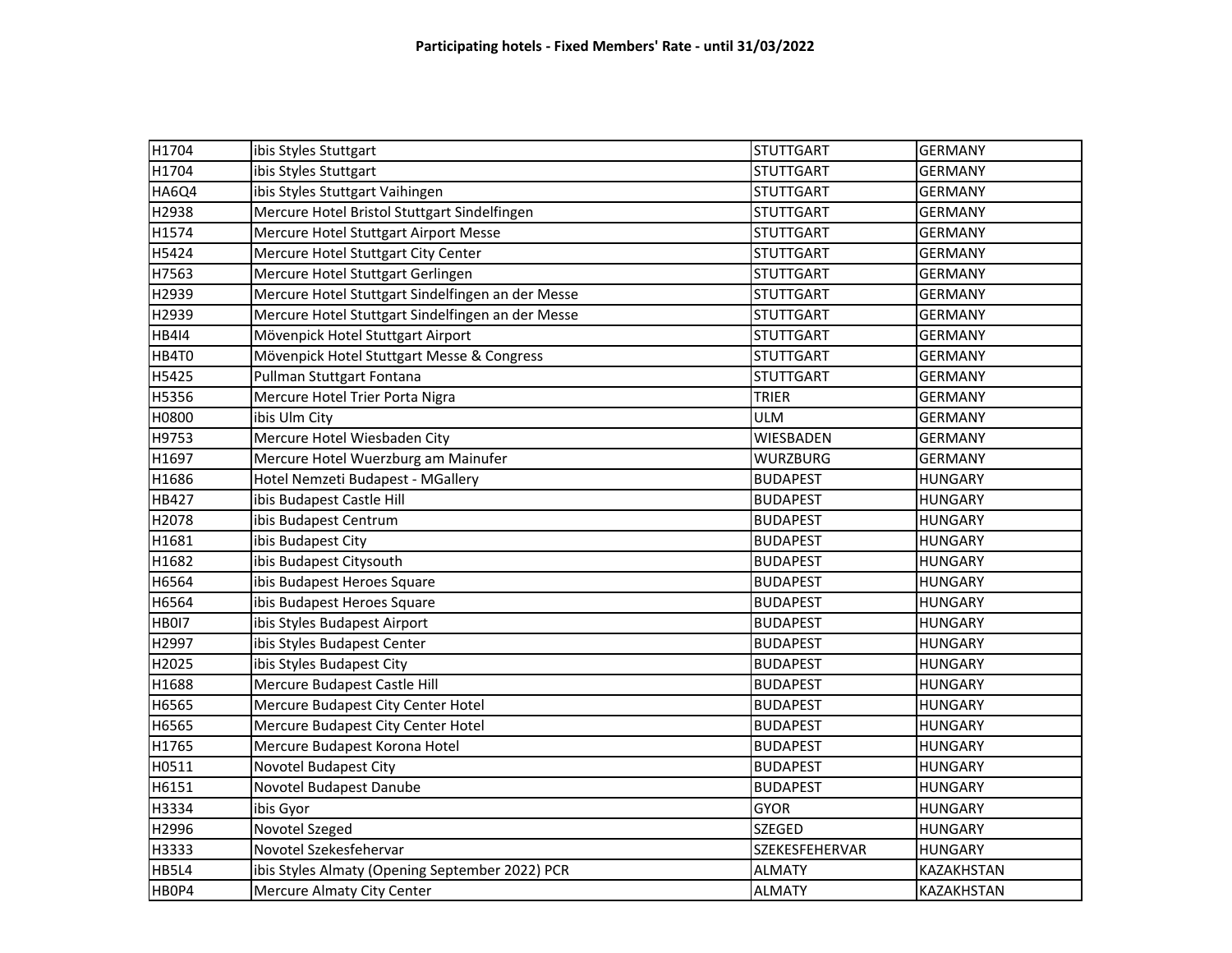| H8582        | Novotel Almaty City Center                        | <b>ALMATY</b>                  | KAZAKHSTAN        |
|--------------|---------------------------------------------------|--------------------------------|-------------------|
| H8474        | Ibis Nur-Sultan                                   | <b>ASTANA</b>                  | KAZAKHSTAN        |
| HB1Q4        | <b>Rixos Borovoe</b>                              | <b>BOROVOE</b>                 | KAZAKHSTAN        |
| HB831        | <b>Hotel Valdemars Riga</b>                       | <b>RIGA</b>                    | LATVIA            |
| HA016        | ibis Riga Centre                                  | <b>RIGA</b>                    | LATVIA            |
| H9436        | Mercure Riga Centre                               | <b>RIGA</b>                    | LATVIA            |
| H9619        | PULLMAN RIGA OLD TOWN                             | <b>RIGA</b>                    | LATVIA            |
| H8622        | ibis Kaunas Centre                                | <b>KAUNAS</b>                  | LITHUANIA         |
| <b>HB8U3</b> | Magnus Hotel Kaunas (Opening June 2021)           | <b>KAUNAS</b>                  | LITHUANIA         |
| <b>HA076</b> | ibis Styles Vilnius                               | <b>VILNIUS</b>                 | LITHUANIA         |
| <b>HA1J1</b> | ibis Vilnius Centre                               | <b>VILNIUS</b>                 | LITHUANIA         |
| <b>HA1J1</b> | ibis Vilnius Centre                               | <b>VILNIUS</b>                 | LITHUANIA         |
| H5209        | <b>Novotel Vilnius Centre</b>                     | <b>VILNIUS</b>                 | LITHUANIA         |
| H2898        | Hotel Mercure Luxembourg Kikuoka Golf and Spa     | <b>CANACH</b>                  | LUXEMBOURG        |
| H5587        | ibis Luxembourg Sud                               | <b>LIVANGE</b>                 | LUXEMBOURG        |
| <b>HA9U6</b> | Mercure Luxembourg Off kirchberg                  | LUXEMBOURG                     | LUXEMBOURG        |
| H5556        | Novotel Luxembourg Centre                         | <b>LUXEMBOURG</b>              | <b>LUXEMBOURG</b> |
| H1930        | Novotel Luxembourg Kirchberg                      | LUXEMBOURG KIRCHBER LUXEMBOURG |                   |
| <b>HB892</b> | <b>BERDS Chisinau Mgallery Hotel Collection</b>   | CHISINAU                       | <b>MOLDOVA</b>    |
| H9062        | ibis Styles Bialystok                             | <b>BIALYSTOK</b>               | <b>POLAND</b>     |
| H3423        | ibis Styles Bielsko Biala                         | <b>BIELSKO BIALA</b>           | <b>POLAND</b>     |
| H9441        | Hotel Mercure Bydgoszcz Sepia                     | <b>BYDGOSZCZ</b>               | <b>POLAND</b>     |
| H3420        | Hotel Mercure Cieszyn                             | <b>CIESZYN</b>                 | <b>POLAND</b>     |
| H3403        | Hotel Mercure Czestochowa Centrum                 | <b>CZESTOCHOWA</b>             | <b>POLAND</b>     |
| H3368        | ibis Czestochowa                                  | <b>CZESTOCHOWA</b>             | <b>POLAND</b>     |
| H3391        | Hotel Mercure Gdansk Posejdon                     | <b>GDANSK</b>                  | <b>POLAND</b>     |
| H3390        | Hotel Mercure Gdansk Stare Miasto                 | <b>GDANSK</b>                  | <b>POLAND</b>     |
| H9835        | ibis Gdansk Stare Miasto                          | <b>GDANSK</b>                  | <b>POLAND</b>     |
| H0523        | Novotel Gdansk Centrum                            | <b>GDANSK</b>                  | <b>POLAND</b>     |
| H3375        | Novotel Gdansk Marina                             | <b>GDANSK</b>                  | <b>POLAND</b>     |
| H3375        | Novotel Gdansk Marina                             | <b>GDANSK</b>                  | <b>POLAND</b>     |
| H3417        | Hotel Mercure Gdynia Centrum                      | <b>GDYNIA</b>                  | <b>POLAND</b>     |
| HA0Y3        | ibis Styles Gniezno Stare Miasto                  | <b>GNIEZNO</b>                 | <b>POLAND</b>     |
| H3408        | Hotel Mercure Jelenia Gora                        | <b>JELENIA GORA</b>            | <b>POLAND</b>     |
| H6601        | ibis budget Katowice Centrum                      | <b>KATOWICE</b>                | <b>POLAND</b>     |
| HB580        | Mercure Katowice Centrum (Opening September 2021) | <b>KATOWICE</b>                | POLAND            |
| H3377        | Novotel Katowice Centrum                          | <b>KATOWICE</b>                | <b>POLAND</b>     |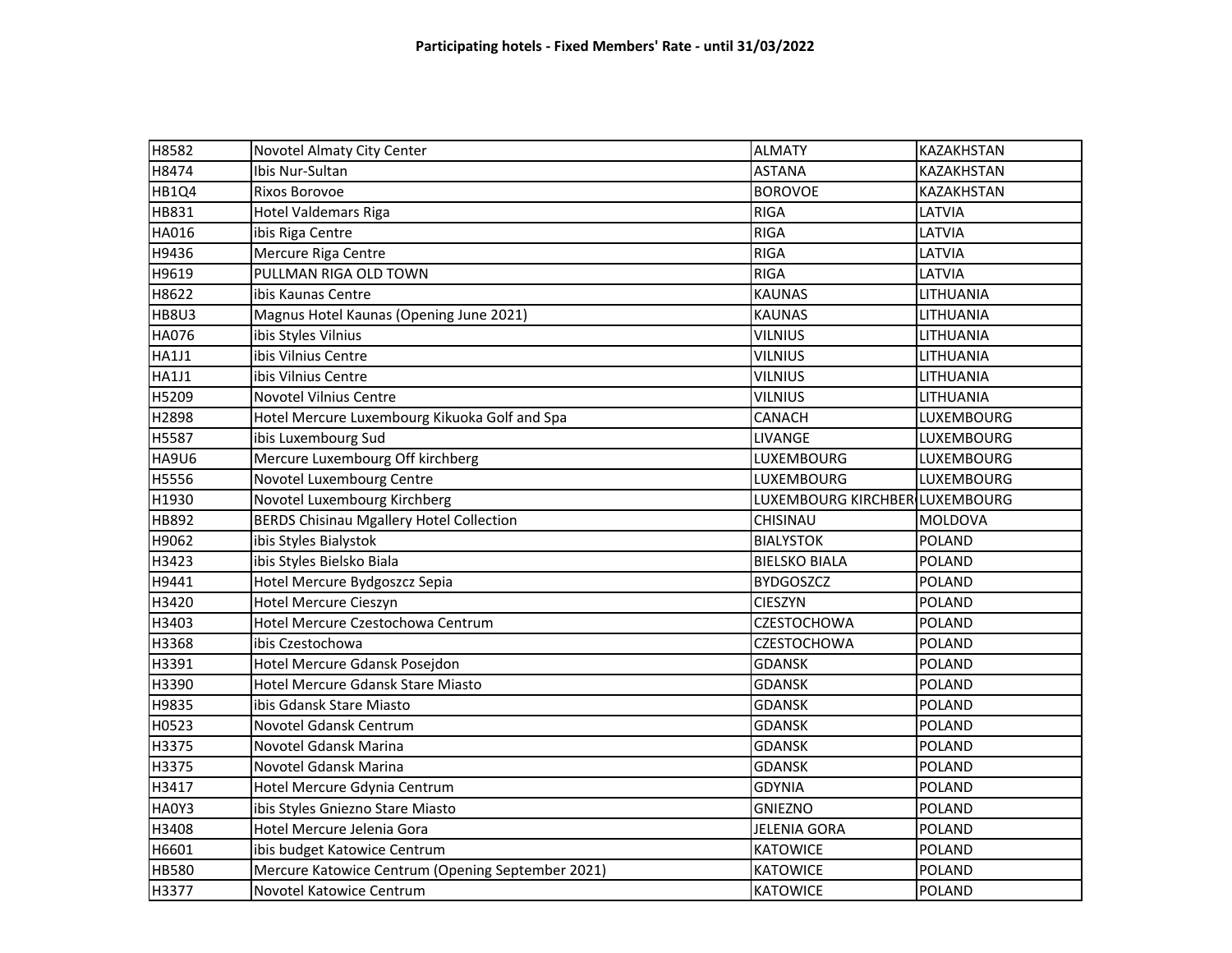| HB4U7        |                                                        | <b>KRAKOW</b>                  | POLAND        |
|--------------|--------------------------------------------------------|--------------------------------|---------------|
| H9627        | Bachleda Luxury Hotel Kraków - MGallery                |                                |               |
| H7165        | Hotel Mercure Krakow Stare Miasto (Old Town)           | <b>KRAKOW</b><br><b>KRAKOW</b> | <b>POLAND</b> |
|              | ibis budget Krakow Stare Miasto                        |                                | <b>POLAND</b> |
| H3710        | ibis Krakow Centrum                                    | <b>KRAKOW</b>                  | <b>POLAND</b> |
| H3710        | ibis Krakow Centrum                                    | <b>KRAKOW</b>                  | <b>POLAND</b> |
| H7161        | ibis Krakow Stare Miasto                               | <b>KRAKOW</b>                  | <b>POLAND</b> |
| <b>HB579</b> | ibis Styles Krakow Centrum (Opening June 2021)         | <b>KRAKOW</b>                  | <b>POLAND</b> |
| HB3L6        | Ibis Styles Krakow East                                | <b>KRAKOW</b>                  | <b>POLAND</b> |
| HB6A5        | Mercure Krakow Fabryczna City (Opening September 2021) | <b>KRAKOW</b>                  | <b>POLAND</b> |
| H3372        | Novotel Krakow Centrum                                 | <b>KRAKOW</b>                  | <b>POLAND</b> |
| H3372        | Novotel Krakow Centrum                                 | <b>KRAKOW</b>                  | <b>POLAND</b> |
| H3407        | Novotel Krakow City West                               | <b>KRAKOW</b>                  | <b>POLAND</b> |
| H3096        | ibis Lodz Centrum                                      | LODZ                           | <b>POLAND</b> |
| H7830        | Novotel Lodz Centrum                                   | LODZ                           | <b>POLAND</b> |
| H3404        | Hotel Mercure Lublin Centrum                           | <b>LUBLIN</b>                  | <b>POLAND</b> |
| HB3H5        | ibis Styles Nowy Targ                                  | <b>NOWY TARG</b>               | <b>POLAND</b> |
| H3405        | <b>Hotel Mercure Opole</b>                             | <b>OPOLE</b>                   | <b>POLAND</b> |
| H9834        | ibis Poznan Polnoc                                     | POZNAN                         | <b>POLAND</b> |
| H3110        | ibis Poznan Stare Miasto                               | POZNAN                         | <b>POLAND</b> |
| H0525        | Novotel Poznan Malta                                   | POZNAN                         | <b>POLAND</b> |
| H0525        | Novotel Poznan Malta                                   | <b>POZNAN</b>                  | <b>POLAND</b> |
| HA001        | Hotel Mercure Raclawice Doslonce Conference & SPA      | RACLAWICE                      | <b>POLAND</b> |
| HB711        | Rezydent Sopot MGallery Hotel Collection               | SOPOT                          | <b>POLAND</b> |
| H3419        | Sofitel Grand Sopot                                    | SOPOT                          | <b>POLAND</b> |
| H3428        | ibis budget Szczecin                                   | <b>SZCZECIN</b>                | <b>POLAND</b> |
| H3421        | Hotel Mercure Torun Centrum                            | <b>TORUN</b>                   | <b>POLAND</b> |
| H8999        | Hotel Mercure Warszawa Airport                         | <b>WARSAW</b>                  | <b>POLAND</b> |
| H3385        | Hotel Mercure Warszawa Centrum                         | WARSAW                         | <b>POLAND</b> |
| H3384        | Hotel Mercure Warszawa Grand                           | WARSAW                         | <b>POLAND</b> |
| H6401        | ibis budget Warszawa Centrum                           | <b>WARSAW</b>                  | <b>POLAND</b> |
| H7148        | ibis budget Warszawa Reduta                            | WARSAW                         | <b>POLAND</b> |
| <b>HA1J0</b> | ibis Styles Warszawa Centrum                           | WARSAW                         | <b>POLAND</b> |
| HBOR2        | ibis Styles Warszawa City                              | WARSAW                         | <b>POLAND</b> |
| <b>HA358</b> | Ibis Styles Warszawa West                              | WARSAW                         | <b>POLAND</b> |
| H2894        | Ibis Warszawa Centrum                                  | WARSAW                         | <b>POLAND</b> |
| H3129        | ibis Warszawa Ostrobramska                             | WARSAW                         | <b>POLAND</b> |
| H7125        | ibis Warszawa Reduta                                   | WARSAW                         | <b>POLAND</b> |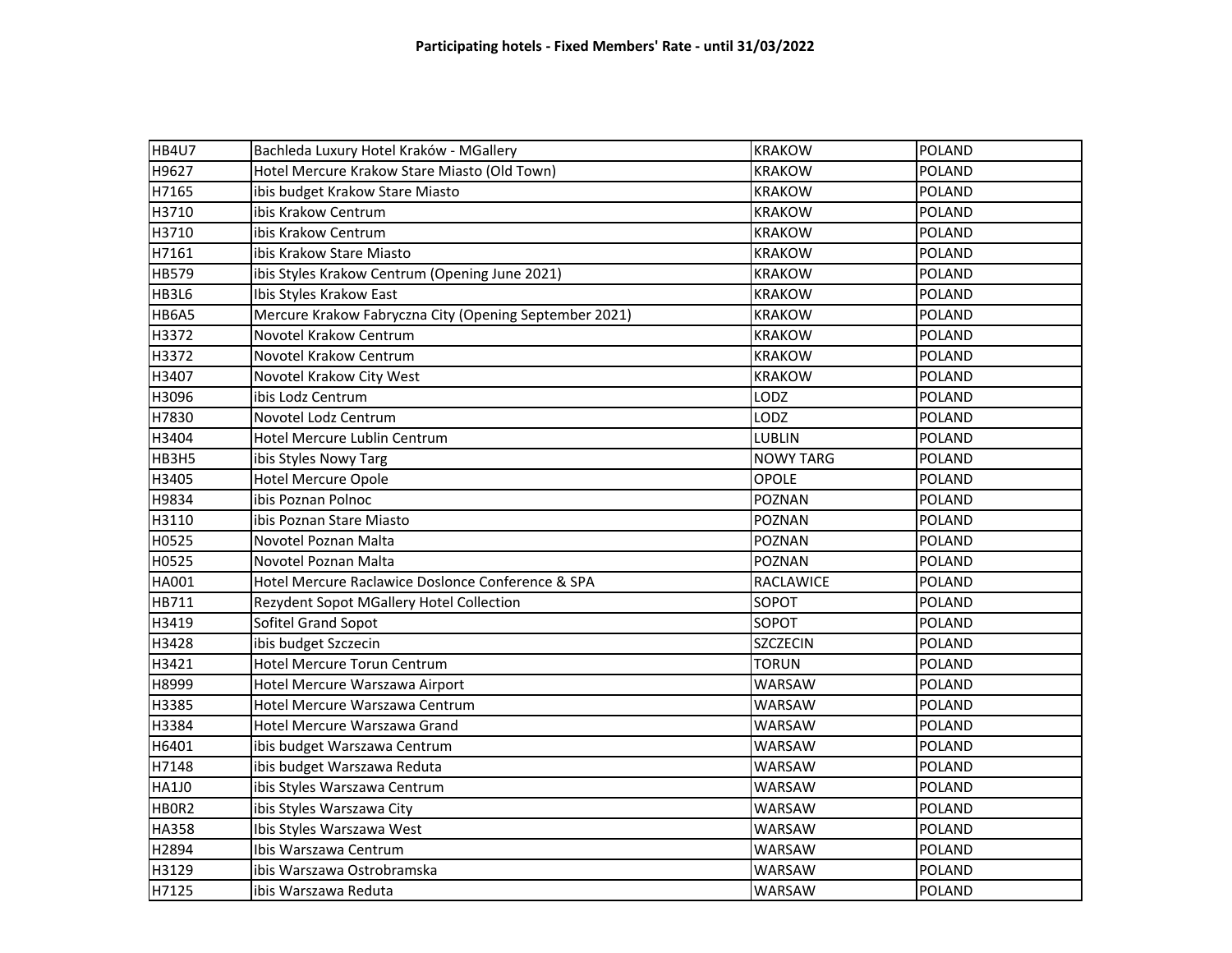| H3714        | ibis Warszawa Stare Miasto (Old Town)                  | <b>WARSAW</b>          | <b>POLAND</b>  |
|--------------|--------------------------------------------------------|------------------------|----------------|
| HA351        | Mercure Warszawa Ursus Station                         | <b>WARSAW</b>          | <b>POLAND</b>  |
| <b>HA351</b> | Mercure Warszawa Ursus Station                         | <b>WARSAW</b>          | <b>POLAND</b>  |
| H0527        | Novotel Warszawa Airport                               | <b>WARSAW</b>          | <b>POLAND</b>  |
| H3383        | Novotel Warszawa Centrum                               | WARSAW                 | <b>POLAND</b>  |
| H3378        | Sofitel Warsaw Victoria                                | WARSAW                 | <b>POLAND</b>  |
| H3374        | <b>Hotel Mercure Wroclaw Centrum</b>                   | <b>WROCLAW</b>         | <b>POLAND</b>  |
| H6603        | ibis budget Wroclaw Poludnie                           | WROCLAW                | <b>POLAND</b>  |
| H6606        | ibis budget Wroclaw Stadion                            | <b>WROCLAW</b>         | <b>POLAND</b>  |
| H9347        | ibis Styles Wroclaw Centrum                            | <b>WROCLAW</b>         | <b>POLAND</b>  |
| <b>HA074</b> | ibis Wroclaw Centrum                                   | <b>WROCLAW</b>         | <b>POLAND</b>  |
| HA073        | Novotel Wroclaw Centrum                                | <b>WROCLAW</b>         | <b>POLAND</b>  |
| H0528        | Novotel Wroclaw City                                   | <b>WROCLAW</b>         | <b>POLAND</b>  |
| HB1Z1        | The Bridge Wroclaw - MGallery                          | <b>WROCLAW</b>         | <b>POLAND</b>  |
| H3373        | ibis Katowice Zabrze                                   | ZABRZE                 | <b>POLAND</b>  |
| <b>HB1S0</b> | ibis Bucharest Politehnica (Opening July 2021)         | <b>BUCHAREST</b>       | <b>ROMANIA</b> |
| HB449        | ibis Styles Bucharest Airport (Opening September 2021) | <b>BUCHAREST</b>       | <b>ROMANIA</b> |
| HB089        | ibis Styles Bucharest City Center                      | <b>BUCHAREST</b>       | <b>ROMANIA</b> |
| HB2N5        | ibis Styles Bucharest Erbas                            | <b>BUCHAREST</b>       | <b>ROMANIA</b> |
| H9680        | Mercure Bucharest City Center                          | <b>BUCHAREST</b>       | <b>ROMANIA</b> |
| H9680        | Mercure Bucharest City Center                          | <b>BUCHAREST</b>       | <b>ROMANIA</b> |
| HA1H4        | Mercure Bucharest Unirii                               | <b>BUCHAREST</b>       | <b>ROMANIA</b> |
| H5558        | Novotel Bucharest City Centre                          | <b>BUCHAREST</b>       | <b>ROMANIA</b> |
| H1714        | Pullman Bucharest World Trade Center                   | <b>BUCHAREST</b>       | <b>ROMANIA</b> |
| <b>HB636</b> | ibis Styles Dunarea Galati                             | <b>GALATI</b>          | <b>ROMANIA</b> |
| <b>HB637</b> | Mercure Galati Centrum                                 | <b>GALATI</b>          | <b>ROMANIA</b> |
| <b>HB8I1</b> | Mercure Medias Binderbubi Hotel And Spa                | <b>MEDIAS</b>          | <b>ROMANIA</b> |
| HB1A9        | Mercure Sighisoara Binderbubi - Hotel & Spa            | <b>SIGHISOARA</b>      | <b>ROMANIA</b> |
| <b>HB3H6</b> | ibis Timisoara City Center                             | <b>TIMISOARA</b>       | <b>ROMANIA</b> |
| H9764        | Novotel Arkhangelsk                                    | ARKHANGUELSK           | <b>RUSSIA</b>  |
| HB1C6        | Mercure Blagoveshchensk                                | <b>BLAGOVESHCHENSK</b> | <b>RUSSIA</b>  |
| HB1N1        | ibis Styles Chelyabinsk (Opening August 2021)          | <b>CHELYABINSK</b>     | <b>RUSSIA</b>  |
| H7258        | ibis Kaliningrad Center                                | KALININGRAD            | <b>RUSSIA</b>  |
| <b>HA336</b> | Mercure Kaliningrad                                    | KALININGRAD            | <b>RUSSIA</b>  |
| H9257        | ibis Krasnodar Center                                  | KRASNODAR              | <b>RUSSIA</b>  |
| H8121        | ibis Krasnoyarsk Center                                | <b>KRASNOYARSK</b>     | <b>RUSSIA</b>  |
| H8122        | Novotel Krasnoyarsk Center                             | <b>KRASNOYARSK</b>     | <b>RUSSIA</b>  |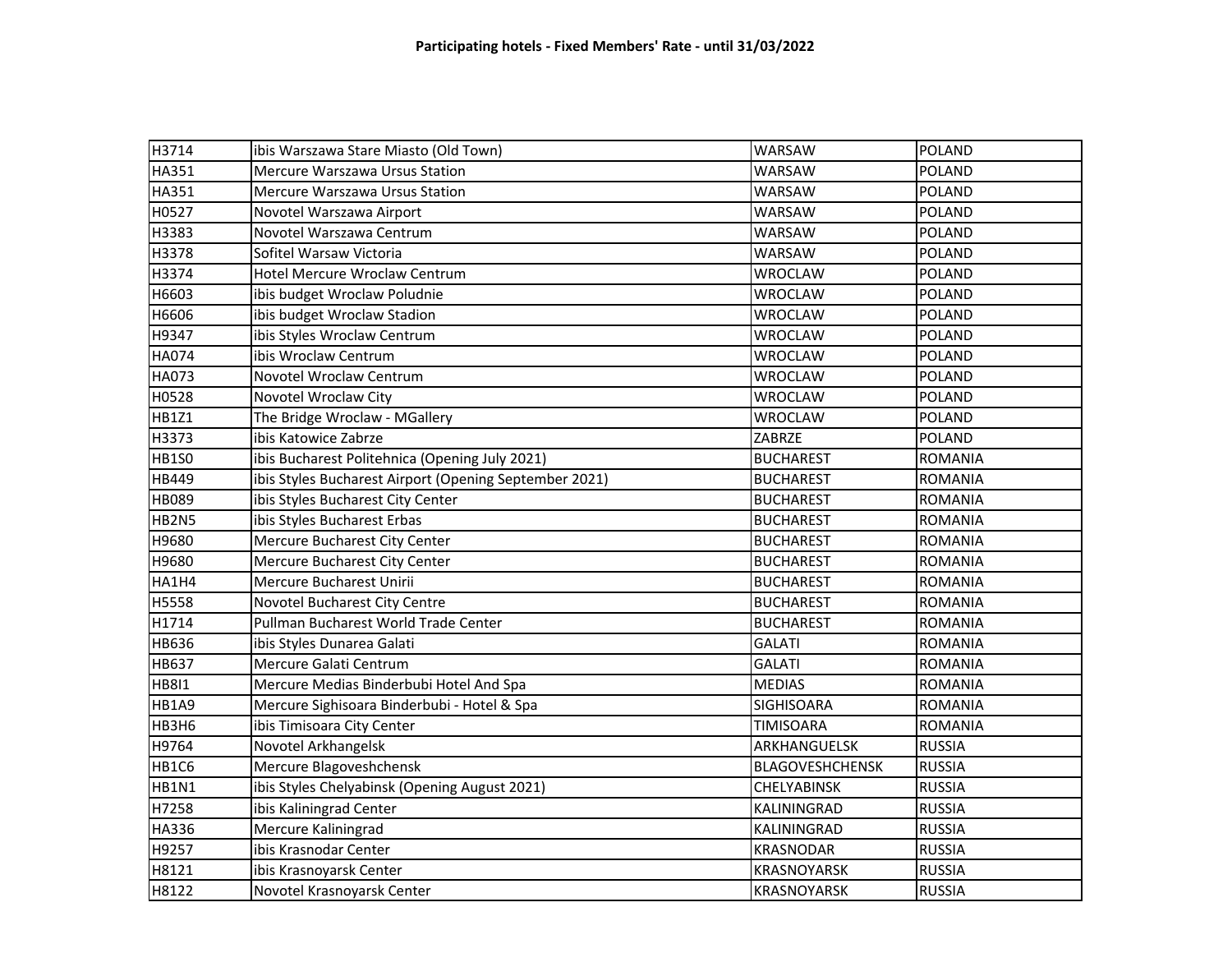| H8226        | Aparthotel Adagio Moscow Kievskaya     | <b>MOSCOW</b>           | <b>RUSSIA</b> |
|--------------|----------------------------------------|-------------------------|---------------|
| H8222        | Aparthotel Adagio Moscow Paveletskaya  | <b>MOSCOW</b>           | <b>RUSSIA</b> |
| H8221        | ibis Moscow Centre Bakhrushina         | MOSCOW                  | <b>RUSSIA</b> |
| <b>HA0S5</b> | ibis Moscow Domodedovo Airport         | <b>MOSCOW</b>           | <b>RUSSIA</b> |
| H6227        | ibis Moscow Dynamo                     | <b>MOSCOW</b>           | <b>RUSSIA</b> |
| H8224        | ibis Moscow Kievskaya                  | <b>MOSCOW</b>           | <b>RUSSIA</b> |
| H7140        | ibis Moscow Paveletskaya               | <b>MOSCOW</b>           | <b>RUSSIA</b> |
| H7454        | <b>Mercure Arbat Moscow</b>            | <b>MOSCOW</b>           | <b>RUSSIA</b> |
| H8471        | Mercure Moscow Baumanskaya             | <b>MOSCOW</b>           | <b>RUSSIA</b> |
| H8223        | Mercure Moscow Paveletskaya            | <b>MOSCOW</b>           | <b>RUSSIA</b> |
| H9255        | Mövenpick Moscow Taganskaya            | MOSCOW                  | <b>RUSSIA</b> |
| H3328        | <b>Novotel Moscow Centre</b>           | <b>MOSCOW</b>           | <b>RUSSIA</b> |
| H7149        | Novotel Moscow City                    | <b>MOSCOW</b>           | <b>RUSSIA</b> |
| H8225        | Novotel Moscow Kievskaya               | <b>MOSCOW</b>           | <b>RUSSIA</b> |
| H1349        | Novotel Moscow Sheremetyevo Airport    | <b>MOSCOW</b>           | <b>RUSSIA</b> |
| H7134        | ibis Nizhny Novgorod                   | NIZHNIY NOVGOROD        | <b>RUSSIA</b> |
| H7134        | ibis Nizhny Novgorod                   | NIZHNIY NOVGOROD        | <b>RUSSIA</b> |
| <b>HB128</b> | Mercure Nizhny Novgorod Center         | <b>NIZHNIY NOVGOROD</b> | <b>RUSSIA</b> |
| H6725        | ibis Sibir Omsk                        | <b>OMSK</b>             | <b>RUSSIA</b> |
| H8508        | Mercure Rostov On Don Center           | <b>ROSTOV</b>           | <b>RUSSIA</b> |
| H6906        | ibis Samara                            | SAMARA                  | <b>RUSSIA</b> |
| H6157        | ibis Saint Petersburg Centre           | <b>SANKT PETERSBURG</b> | <b>RUSSIA</b> |
| H5679        | Novotel Saint Petersburg Centre        | <b>SANKT PETERSBURG</b> | <b>RUSSIA</b> |
| HB315        | SO/Saint Petersburg                    | <b>SANKT PETERSBURG</b> | <b>RUSSIA</b> |
| H9708        | Mercure Saransk Center                 | SARANSK                 | <b>RUSSIA</b> |
| <b>HB754</b> | ibis Styles Krasnaya Polyana           | <b>SOCHI</b>            | <b>RUSSIA</b> |
| H8470        | Mercure Rosa Khutor Hotel              | SOCHI                   | <b>RUSSIA</b> |
| H8506        | Mercure Sochi Centre                   | <b>SOCHI</b>            | <b>RUSSIA</b> |
| HB769        | Novotel Congress Krasnaya Polyana      | <b>SOCHI</b>            | <b>RUSSIA</b> |
| <b>HB530</b> | Novotel Resort Krasnaya Polyana Sochi  | SOCHI                   | <b>RUSSIA</b> |
| H8591        | Pullman Sochi Centre                   | <b>SOCHI</b>            | <b>RUSSIA</b> |
| H8591        | Pullman Sochi Centre                   | <b>SOCHI</b>            | <b>RUSSIA</b> |
| H7315        | Mercure Tyumen Center                  | <b>TYUMEN</b>           | <b>RUSSIA</b> |
| HB7B4        | Novotel Vladivostok (opening May 2021) | <b>VLADIVOSTOCK</b>     | <b>RUSSIA</b> |
| H9394        | Mercure Voronezh Center                | <b>VORONEZH</b>         | <b>RUSSIA</b> |
| H7259        | ibis Yaroslavl Center                  | YAROSLAVL               | <b>RUSSIA</b> |
| H6152        | Novotel Yekaterinburg Centre           | <b>YEKATERINBURG</b>    | <b>RUSSIA</b> |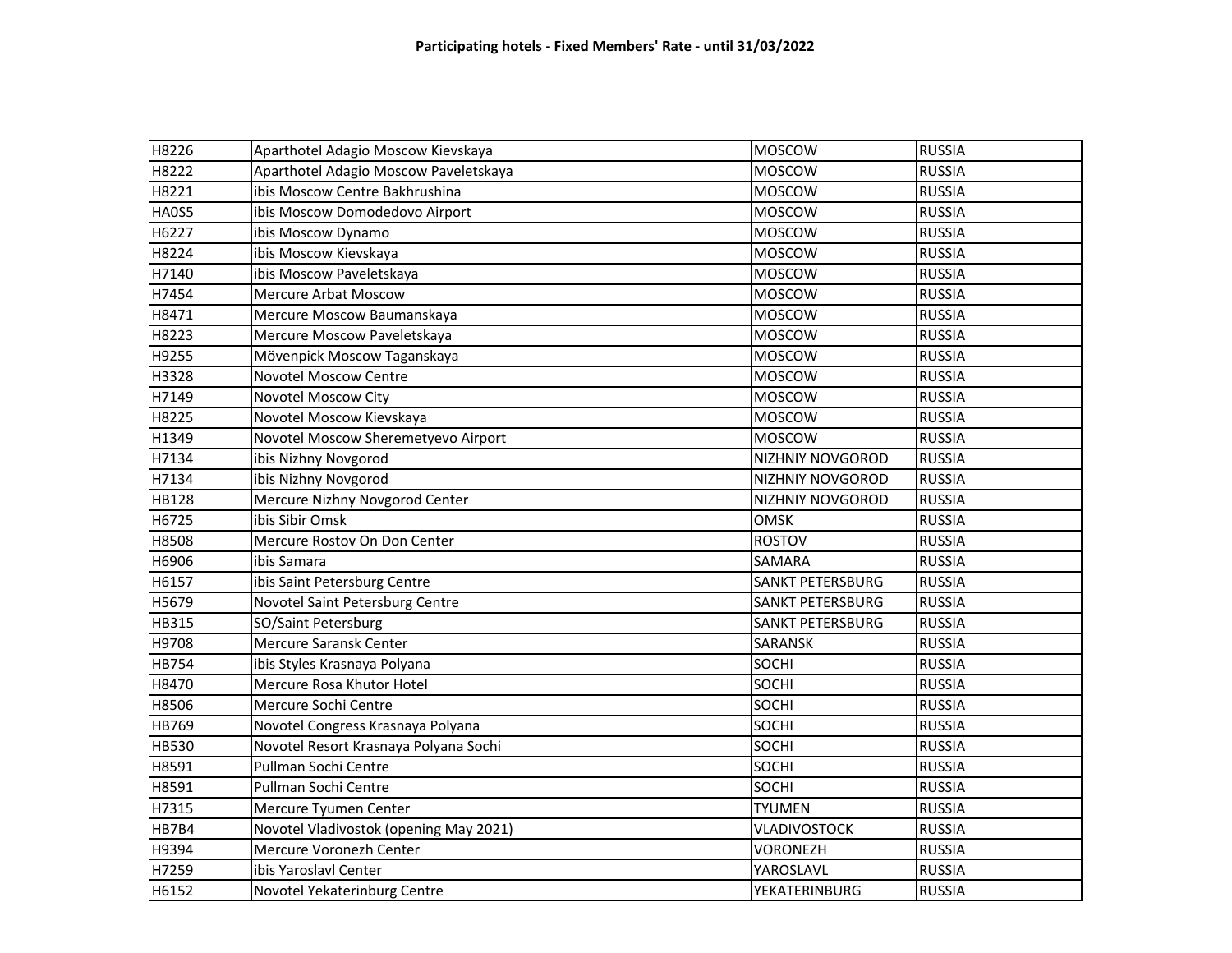| H6152        | Novotel Yekaterinburg Centre                              | YEKATERINBURG     | <b>RUSSIA</b>   |
|--------------|-----------------------------------------------------------|-------------------|-----------------|
| HB1E1        | Mercure Belgrade Excelsior                                | BELGRADE          | <b>SERBIA</b>   |
| H3566        | ibis Bratislava Centrum                                   | <b>BRATISLAVA</b> | SLOVAKIA        |
| H2981        | ibis Baar Zug                                             | <b>BAAR</b>       | SWITZERLAND     |
| H2981        | ibis Baar Zug                                             | <b>BAAR</b>       | SWITZERLAND     |
| H6510        | ibis Basel Bahnhof                                        | <b>BASEL</b>      | SWITZERLAND     |
| H9665        | ibis Styles Basel City                                    | <b>BASEL</b>      | SWITZERLAND     |
| HB4T3        | Movenpick Hotel Basel (Eröffnung in Kürze)                | <b>BASEL</b>      | SWITZERLAND     |
| H8215        | Novotel Basel City                                        | <b>BASEL</b>      | SWITZERLAND     |
| H5007        | ibis Bern Expo                                            | <b>BERNE</b>      | SWITZERLAND     |
| H5009        | Novotel Bern Expo                                         | <b>BERNE</b>      | SWITZERLAND     |
| H0530        | Novotel Lausanne Bussigny                                 | <b>BUSSIGNY</b>   | SWITZERLAND     |
| HB7Z9        | Mercure Chur City West                                    | <b>CHUR</b>       | SWITZERLAND     |
| HB4H1        | Mövenpick Hotel Egerkingen                                | EGERKINGEN        | SWITZERLAND     |
| H5324        | ibis Fribourg                                             | <b>FREIBURG</b>   | SWITZERLAND     |
| H2154        | ibis Genève Centre Gare                                   | <b>GENEVA</b>     | SWITZERLAND     |
| H7289        | ibis Genève Petit Lancy                                   | <b>GENEVA</b>     | SWITZERLAND     |
| H6863        | ibis Styles Genève Carouge                                | <b>GENEVA</b>     | SWITZERLAND     |
| H5654        | Novotel Suites Genève Aéroport                            | <b>GENEVA</b>     | SWITZERLAND     |
| HB4H3        | Mövenpick Hotel Zürich Airport                            | <b>GLATTBRUGG</b> | SWITZERLAND     |
| H8983        | Hotel Royal St Georges Interlaken - MGallery              | INTERLAKEN        | SWITZERLAND     |
| H2982        | ibis Luzern Kriens                                        | <b>KRIENS</b>     | SWITZERLAND     |
| H6772        | ibis Lausanne Centre                                      | LAUSANNE          | SWITZERLAND     |
| HB4H5        | Mövenpick Hotel Lausanne                                  | LAUSANNE          | SWITZERLAND     |
| H6834        | ibis Locarno                                              | LOCARNO           | SWITZERLAND     |
| H8549        | ibis Styles Luzern City                                   | LUZERN            | SWITZERLAND     |
| HA9A0        | ibis Baden Neuenhof                                       | <b>NEUENHOF</b>   | SWITZERLAND     |
| HB4H0        | Mövenpick Hotel Zurich Regensdorf                         | <b>REGENSDORF</b> | SWITZERLAND     |
| HB1E2        | ibis Styles Sierre                                        | <b>SIERRE</b>     | SWITZERLAND     |
| H3561        | ibis Winterthur City                                      | <b>WINTERTHUR</b> | SWITZERLAND     |
| HB5J8        | Aparthotel Adagio Zurich Center (Eröffnung: Oktober 2021) | <b>ZURICH</b>     | SWITZERLAND     |
| HB5J7        | ibis Styles Zurich City Center (Opening October 2021)     | <b>ZURICH</b>     | SWITZERLAND     |
| H2942        | ibis Zurich City West                                     | <b>ZURICH</b>     | SWITZERLAND     |
| H2980        | ibis Zurich Messe Airport                                 | <b>ZURICH</b>     | SWITZERLAND     |
| H0884        | Novotel Zurich Airport Messe                              | <b>ZURICH</b>     | SWITZERLAND     |
| H2731        | Novotel Zurich City West                                  | <b>ZURICH</b>     | SWITZERLAND     |
| <b>HB355</b> | Aparthotel Adagio Amsterdam City South                    | AMSTERDAM         | THE NETHERLANDS |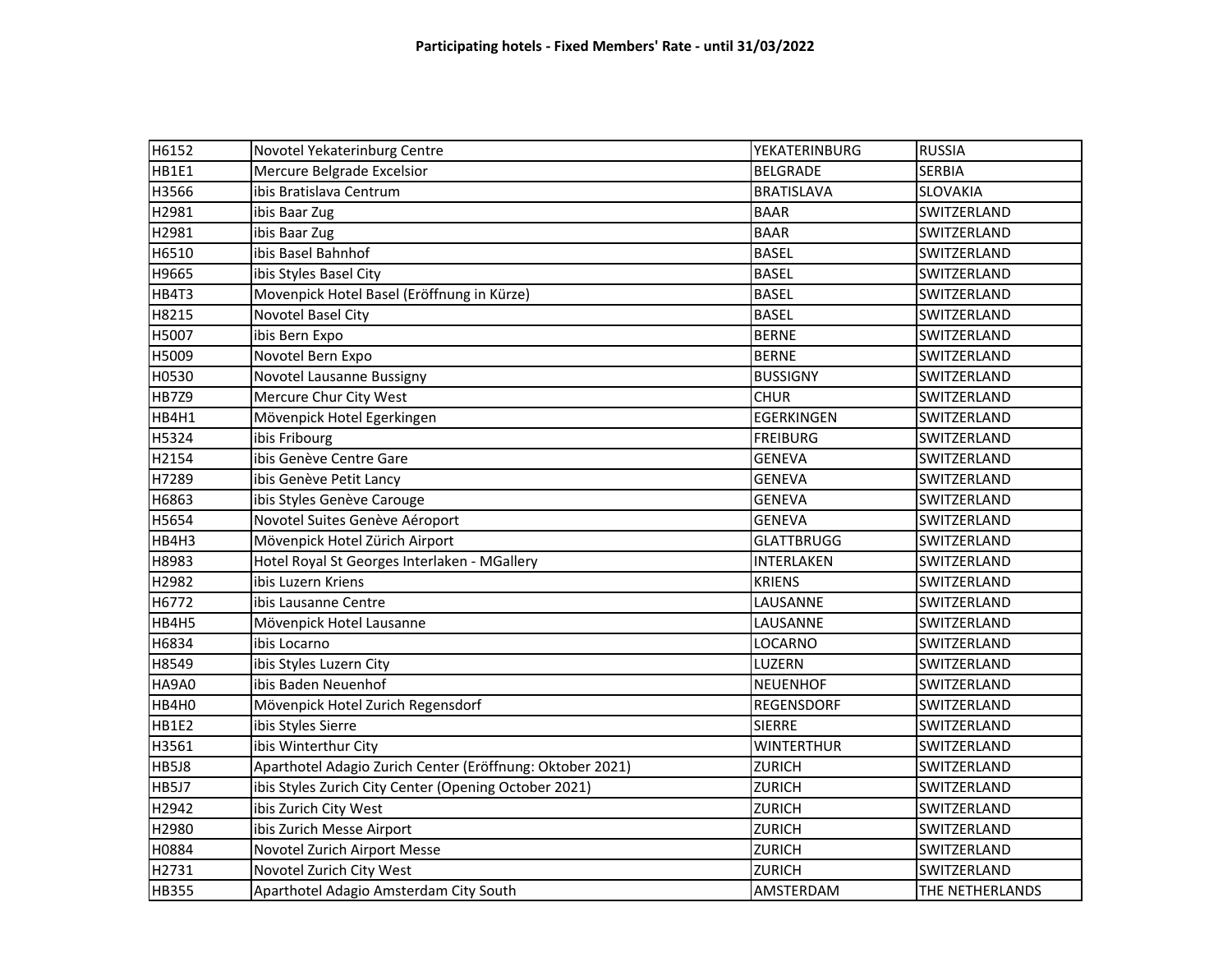| HA3P2        | ibis budget Amsterdam City South              | AMSTERDAM         | THE NETHERLANDS       |
|--------------|-----------------------------------------------|-------------------|-----------------------|
| H9009        | ibis Styles Amsterdam Amstel                  | AMSTERDAM         | THE NETHERLANDS       |
| H9137        | ibis Styles Amsterdam Central Station         | AMSTERDAM         | THE NETHERLANDS       |
| H8220        | ibis Styles Amsterdam City                    | AMSTERDAM         | THE NETHERLANDS       |
| H1032        | Mercure Hotel Amsterdam Centre Canal District | AMSTERDAM         | THE NETHERLANDS       |
| H9844        | Mercure Hotel Amsterdam Sloterdijk Station    | AMSTERDAM         | THE NETHERLANDS       |
| H1315        | Mercure Hotel Amsterdam West                  | AMSTERDAM         | THE NETHERLANDS       |
| <b>HB417</b> | Mövenpick Hotel Amsterdam City Centre         | AMSTERDAM         | THE NETHERLANDS       |
| H7060        | Novotel Amsterdam Schiphol Airport            | AMSTERDAM         | THE NETHERLANDS       |
| H0516        | Novotel Breda                                 | <b>BREDA</b>      | THE NETHERLANDS       |
| HB5M3        | ibis Styles Delft City Centre                 | <b>DELFT</b>      | THE NETHERLANDS       |
| <b>HB416</b> | Mövenpick 's-Hertogenbosch                    | <b>DEN BOSCH</b>  | THE NETHERLANDS       |
| H1018        | Novotel Eindhoven                             | <b>EINDHOVEN</b>  | THE NETHERLANDS       |
| H1241        | Mercure Hotel Groningen Martiniplaza          | <b>GRONINGEN</b>  | THE NETHERLANDS       |
| H0991        | <b>Novotel Maastricht</b>                     | <b>MAASTRICHT</b> | THE NETHERLANDS       |
| H1356        | Mercure Hotel Nijmegen Centre                 | NIJMEGEN          | THE NETHERLANDS       |
| H1153        | ibis Styles Den Haag Scheveningen             | SCHEVENINGEN      | THE NETHERLANDS       |
| H0517        | Novotel Rotterdam Schiedam                    | SCHIEDAM          | THE NETHERLANDS       |
| HB480        | ibis Styles Amsterdam Airport                 | <b>SCHIPHOL</b>   | THE NETHERLANDS       |
| H3701        | ibis Den Haag City Centre                     | THE HAGUE         | THE NETHERLANDS       |
| <b>HB2Q1</b> | ibis Styles Den Haag City Centre              | THE HAGUE         | THE NETHERLANDS       |
| HB4T5        | Mövenpick Hotel The Hague                     | THE HAGUE         | THE NETHERLANDS       |
| H5389        | Novotel Den Haag World Forum                  | THE HAGUE         | THE NETHERLANDS       |
| H0880        | ibis Utrecht                                  | <b>UTRECHT</b>    | THE NETHERLANDS       |
| H1195        | ibis Rotterdam Vlaardingen                    | VLAARDINGEN       | THE NETHERLANDS       |
| H7143        | ibis Kiev City Center                         | KIEV              | <b>UKRAINE</b>        |
| <b>HA034</b> | ibis Kiev Railway Station                     | <b>KIEV</b>       | <b>UKRAINE</b>        |
| HB0I0        | Mercure Kyiv Congress                         | KIEV              | <b>UKRAINE</b>        |
| H9709        | ibis Styles Lviv Center                       | LVIV              | <b>UKRAINE</b>        |
| HA0H8        | Mercure Aberdeen Caledonian Hotel             | ABERDEEN (UK)     | <b>UNITED KINGDOM</b> |
| H8344        | Mercure Ayr Hotel                             | <b>AYR</b>        | UNITED KINGDOM        |
| H9554        | ibis Styles Barnsley                          | <b>BARNSLEY</b>   | UNITED KINGDOM        |
| HB541        | Mercure Bedford Centre Hotel                  | <b>BEDFORD</b>    | <b>UNITED KINGDOM</b> |
| H8334        | Mercure Bradford Bankfield Hotel              | <b>BINGLEY</b>    | UNITED KINGDOM        |
| H8117        | Aparthotel Adagio Birmingham City Centre      | <b>BIRMINGHAM</b> | UNITED KINGDOM        |
| H2178        | ibis Birmingham Bordesley Circus              | <b>BIRMINGHAM</b> | UNITED KINGDOM        |
| H9130        | ibis Styles Birmingham Centre                 | <b>BIRMINGHAM</b> | UNITED KINGDOM        |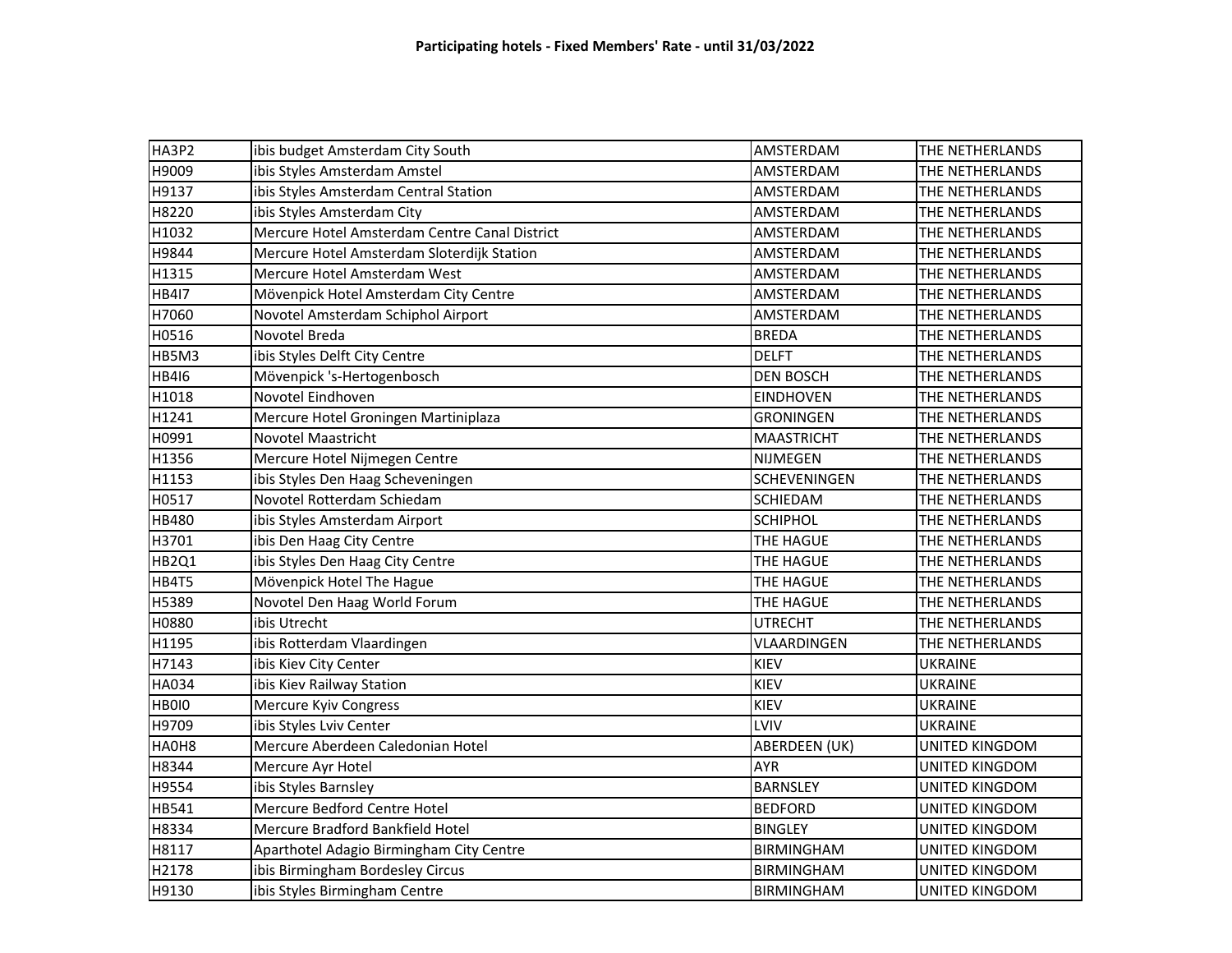| H9551        | ibis Styles Birmingham NEC and Airport                | <b>BIRMINGHAM</b>        | UNITED KINGDOM        |
|--------------|-------------------------------------------------------|--------------------------|-----------------------|
| <b>HB358</b> | ibis Styles Birmingham Oldbury                        | <b>BIRMINGHAM</b>        | <b>UNITED KINGDOM</b> |
| <b>HB538</b> | Mercure Birmingham West Hotel                         | <b>BIRMINGHAM</b>        | UNITED KINGDOM        |
| HB8F0        | ibis budget Bishops Stortford London Stansted Airport | <b>BISHOPS STORTFORD</b> | UNITED KINGDOM        |
| H6617        | Mercure Blackburn Dunkenhalgh Hotel & Spa             | <b>BLACKBURN</b>         | UNITED KINGDOM        |
| H8327        | Mercure Bolton Georgian House Hotel                   | <b>BOLTON</b>            | UNITED KINGDOM        |
| H6635        | Mercure Box Hill Burford Bridge Hotel                 | <b>BOX HILL</b>          | UNITED KINGDOM        |
| H9861        | Mercure Bridgwater Hotel                              | <b>BRIDGWATER</b>        | UNITED KINGDOM        |
| H6444        | ibis Brighton City Centre - Station                   | <b>BRIGHTON</b>          | UNITED KINGDOM        |
| H6444        | ibis Brighton City Centre - Station                   | <b>BRIGHTON</b>          | UNITED KINGDOM        |
| H8335        | Mercure Brighton Seafront Hotel                       | <b>BRIGHTON</b>          | UNITED KINGDOM        |
| H6548        | Mercure Bristol Brigstow Hotel                        | <b>BRISTOL (GB)</b>      | UNITED KINGDOM        |
| <b>HA012</b> | <b>Mercure Bristol Grand Hotel</b>                    | <b>BRISTOL (GB)</b>      | UNITED KINGDOM        |
| H6698        | <b>Mercure Bristol Holland House</b>                  | <b>BRISTOL (GB)</b>      | UNITED KINGDOM        |
| H8323        | Mercure Bristol North the Grange Hotel                | <b>BRISTOL (GB)</b>      | UNITED KINGDOM        |
| HB8F1        | ibis budget Bromsgrove                                | <b>BROMSGROVE</b>        | UNITED KINGDOM        |
| HB8F5        | ibis budget Burton Upon Trent Centre                  | <b>BURTON UPON TRENT</b> | UNITED KINGDOM        |
| H8352        | Mercure Burton upon Trent Newton Park Hotel           | <b>BURTON UPON TRENT</b> | UNITED KINGDOM        |
| H8548        | ibis Cambridge Central Station                        | CAMBRIDGE (UK)           | UNITED KINGDOM        |
| HB2Z3        | Novotel Cambridge North                               | CAMBRIDGE (UK)           | UNITED KINGDOM        |
| H6622        | Mercure Cardiff Holland House Hotel & Spa             | <b>CARDIFF</b>           | UNITED KINGDOM        |
| HB539        | Mercure Cardiff North Hotel                           | <b>CARDIFF</b>           | UNITED KINGDOM        |
| H8329        | Mercure Chester Abbots Well Hotel                     | <b>CHESTER</b>           | UNITED KINGDOM        |
| H2793        | ibis Coventry Centre                                  | <b>COVENTRY</b>          | UNITED KINGDOM        |
| H0506        | Novotel Coventry M6 J3                                | <b>COVENTRY</b>          | UNITED KINGDOM        |
| H9548        | ibis Styles Crewe                                     | <b>CREWE</b>             | UNITED KINGDOM        |
| H8911        | Mercure Darlington Kings Hotel                        | <b>DARLINGTON</b>        | UNITED KINGDOM        |
| <b>HA017</b> | Mercure Dartford Brands Hatch Hotel & Spa             | <b>DARTFORD</b>          | UNITED KINGDOM        |
| <b>HA010</b> | Mercure Daventry Court Hotel                          | <b>DAVENTRY</b>          | UNITED KINGDOM        |
| HA099        | Mercure Doncaster Centre Danum Hotel                  | <b>DONCASTER (UK)</b>    | UNITED KINGDOM        |
| H9289        | Aparthotel Adagio Edinburgh Royal Mile                | <b>EDINBURGH</b>         | UNITED KINGDOM        |
| H9058        | ibis Styles Edinburgh St Andrew Square                | <b>EDINBURGH</b>         | UNITED KINGDOM        |
| H8339        | Mercure Edinburgh City Princes Street Hotel           | <b>EDINBURGH</b>         | UNITED KINGDOM        |
| H8339        | Mercure Edinburgh City Princes Street Hotel           | <b>EDINBURGH</b>         | UNITED KINGDOM        |
| HA0H6        | Mercure Exeter Rougemont Hotel                        | <b>EXETER</b>            | UNITED KINGDOM        |
| H6624        | Mercure Exeter Southgate Hotel                        | <b>EXETER</b>            | UNITED KINGDOM        |
| HB8F4        | ibis budget Glasgow Cumbernauld                       | <b>GLASGOW</b>           | UNITED KINGDOM        |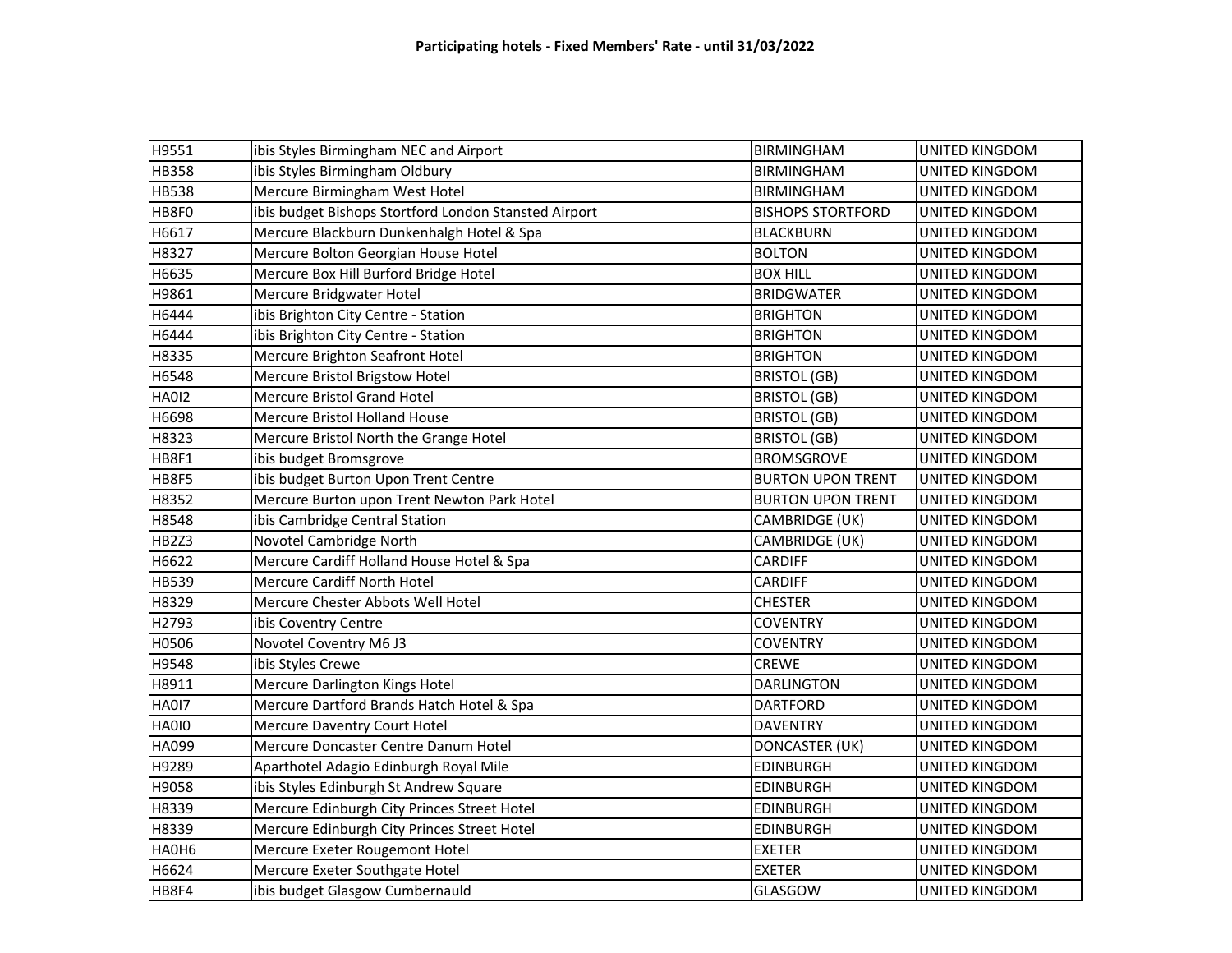| HB1C4        | ibis Styles Glasgow Central                              | GLASGOW           | <b>UNITED KINGDOM</b> |
|--------------|----------------------------------------------------------|-------------------|-----------------------|
| H9684        | ibis Styles Glasgow Centre George Square                 | GLASGOW           | UNITED KINGDOM        |
| H8336        | Mercure Glasgow City Hotel                               | <b>GLASGOW</b>    | UNITED KINGDOM        |
| H6900        | ibis Gloucester                                          | <b>GLOUCESTER</b> | UNITED KINGDOM        |
| H8322        | Mercure Gloucester Bowden Hall Hotel                     | <b>GLOUCESTER</b> | <b>UNITED KINGDOM</b> |
| H8208        | Mercure Hatfield Oak Hotel                               | <b>HATFIELD</b>   | UNITED KINGDOM        |
| H9553        | ibis Styles Haydock                                      | <b>HAYDOCK</b>    | <b>UNITED KINGDOM</b> |
| HA0H4        | Mercure Haydock Hotel                                    | <b>HAYDOCK</b>    | UNITED KINGDOM        |
| H8331        | Mercure Hull Grange Park Hotel                           | <b>HULL</b>       | <b>UNITED KINGDOM</b> |
| H8351        | Mercure Inverness Hotel                                  | <b>INVERNESS</b>  | <b>UNITED KINGDOM</b> |
| H8346        | Mercure Bewdley The Heath Hotel                          | KIDDERMINSTER     | UNITED KINGDOM        |
| <b>HB8E9</b> | Ibis Budget Lancaster Centre                             | LANCASTER (UK)    | <b>UNITED KINGDOM</b> |
| H8333        | Mercure Leeds Parkway Hotel                              | <b>LEEDS</b>      | UNITED KINGDOM        |
| H3270        | Novotel Leeds Centre                                     | <b>LEEDS</b>      | UNITED KINGDOM        |
| <b>HB1N2</b> | Aparthotel Adagio Leicester                              | <b>LEICESTER</b>  | UNITED KINGDOM        |
| H3061        | ibis Leicester City                                      | <b>LEICESTER</b>  | UNITED KINGDOM        |
| H8324        | Mercure Leicester The Grand Hotel                        | <b>LEICESTER</b>  | <b>UNITED KINGDOM</b> |
| HA9P4        | Novotel Leicester                                        | <b>LEICESTER</b>  | UNITED KINGDOM        |
| HA9P4        | Novotel Leicester                                        | <b>LEICESTER</b>  | <b>UNITED KINGDOM</b> |
| HA0H9        | Mercure Liverpool Atlantic Tower Hotel                   | <b>LIVERPOOL</b>  | UNITED KINGDOM        |
| H6495        | Novotel Liverpool Centre                                 | <b>LIVERPOOL</b>  | UNITED KINGDOM        |
| H9227        | Pullman Liverpool                                        | LIVERPOOL         | <b>UNITED KINGDOM</b> |
| H8343        | Mercure Livingston Hotel                                 | <b>LIVINGSTON</b> | UNITED KINGDOM        |
| HA697        | Aparthotel Adagio London Brentford                       | LONDON (UK)       | UNITED KINGDOM        |
| <b>HB5V6</b> | Aparthotel Adagio London Sutton Point(Opening July 2021) | LONDON (UK)       | UNITED KINGDOM        |
| HB8F6        | ibis budget London Bromley Centre                        | LONDON (UK)       | UNITED KINGDOM        |
| HB8D1        | ibis budget London Heathrow T5                           | LONDON (UK)       | <b>UNITED KINGDOM</b> |
| H2042        | ibis London Barking                                      | LONDON (UK)       | UNITED KINGDOM        |
| H7943        | ibis London Blackfriars                                  | LONDON (UK)       | UNITED KINGDOM        |
| <b>HA070</b> | ibis London Canning Town                                 | LONDON (UK)       | UNITED KINGDOM        |
| H5011        | ibis London City - Shoreditch                            | LONDON (UK)       | UNITED KINGDOM        |
| H2177        | ibis London Docklands Canary Wharf                       | LONDON (UK)       | <b>UNITED KINGDOM</b> |
| H5623        | ibis London Earls Court                                  | LONDON (UK)       | UNITED KINGDOM        |
| H6186        | ibis London Elstree Borehamwood                          | LONDON (UK)       | UNITED KINGDOM        |
| H3655        | ibis London Excel Docklands                              | LONDON (UK)       | UNITED KINGDOM        |
| H3655        | ibis London Excel Docklands                              | LONDON (UK)       | UNITED KINGDOM        |
| H0794        | ibis London Heathrow Airport                             | LONDON (UK)       | UNITED KINGDOM        |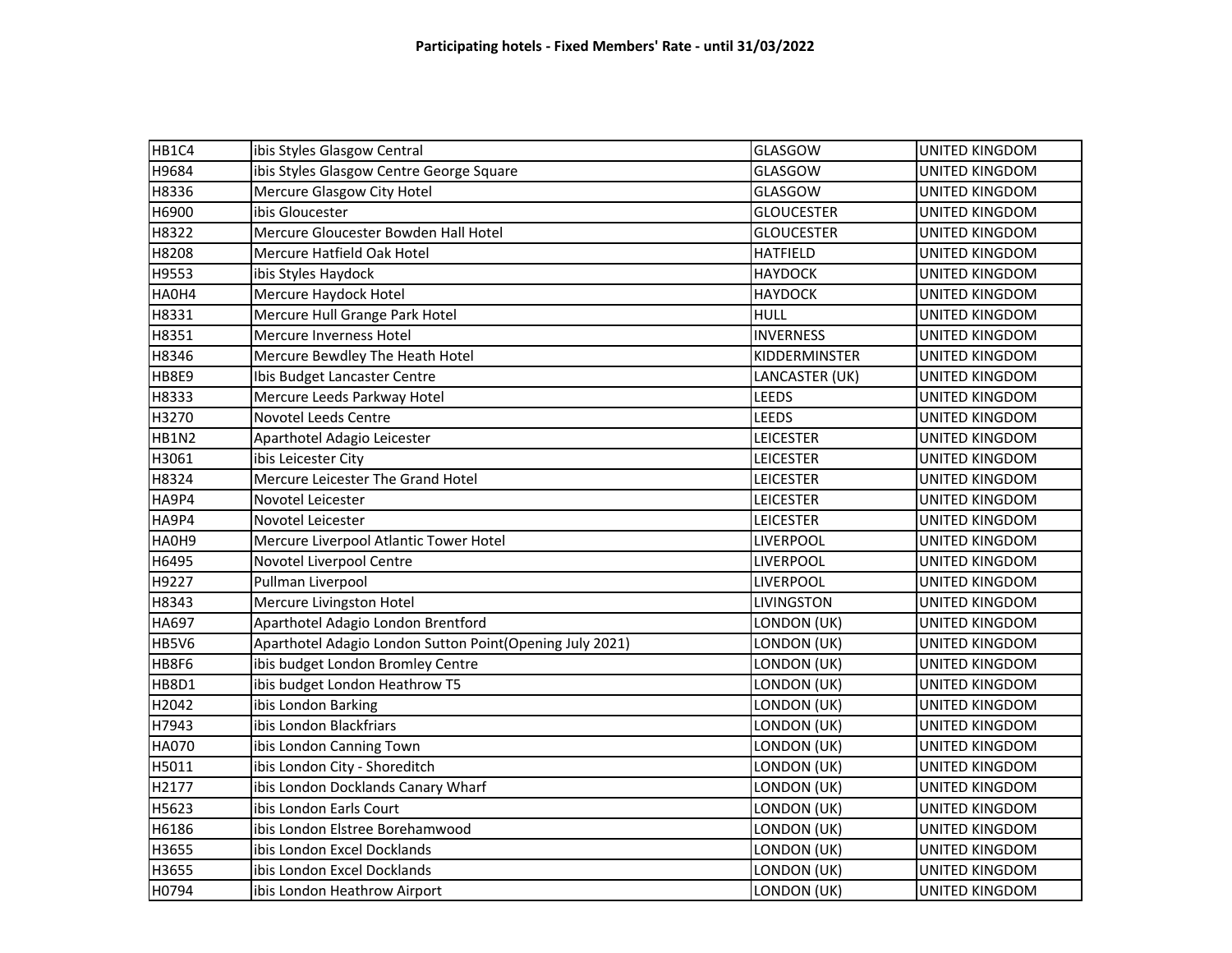| H1040        | ibis London Luton Airport                    | LONDON (UK)       | <b>UNITED KINGDOM</b> |
|--------------|----------------------------------------------|-------------------|-----------------------|
| H7813        | ibis London Shepherds Bush - Hammersmith     | LONDON (UK)       | <b>UNITED KINGDOM</b> |
| H3099        | ibis London Stratford                        | LONDON (UK)       | UNITED KINGDOM        |
| H3099        | ibis London Stratford                        | LONDON (UK)       | UNITED KINGDOM        |
| HB5J1        | ibis London Sutton Point (Opening July 2021) | LONDON (UK)       | UNITED KINGDOM        |
| H2176        | ibis London Thurrock M25                     | LONDON (UK)       | <b>UNITED KINGDOM</b> |
| H3141        | ibis London Wembley                          | LONDON (UK)       | UNITED KINGDOM        |
| H9475        | ibis Styles London Ealing                    | LONDON (UK)       | UNITED KINGDOM        |
| HB1C5        | ibis Styles London Gloucester Road           | LONDON (UK)       | UNITED KINGDOM        |
| H9603        | ibis Styles London Kensington                | LONDON (UK)       | <b>UNITED KINGDOM</b> |
| H8066        | Mercure London Bloomsbury Hotel              | LONDON (UK)       | UNITED KINGDOM        |
| H2814        | Mercure London Bridge                        | LONDON (UK)       | UNITED KINGDOM        |
| H2814        | Mercure London Bridge                        | LONDON (UK)       | UNITED KINGDOM        |
| H9651        | Mercure London Heathrow Hotel                | LONDON (UK)       | UNITED KINGDOM        |
| <b>HA002</b> | Mercure London Hyde Park Hotel               | LONDON (UK)       | <b>UNITED KINGDOM</b> |
| H8064        | Mercure London Kensington Hotel              | LONDON (UK)       | UNITED KINGDOM        |
| H8062        | Mercure London Paddington Hotel              | LONDON (UK)       | <b>UNITED KINGDOM</b> |
| H6620        | Mercure London Staines upon Thames Hotel     | LONDON (UK)       | UNITED KINGDOM        |
| H8326        | Mercure London Watford Hotel                 | LONDON (UK)       | UNITED KINGDOM        |
| H7942        | Novotel London Blackfriars                   | LONDON (UK)       | UNITED KINGDOM        |
| H3269        | Novotel London Bridge                        | LONDON (UK)       | UNITED KINGDOM        |
| H9057        | Novotel London Canary Wharf                  | LONDON (UK)       | <b>UNITED KINGDOM</b> |
| H3656        | Novotel London Excel                         | LONDON (UK)       | UNITED KINGDOM        |
| H3656        | Novotel London Excel                         | LONDON (UK)       | UNITED KINGDOM        |
| H3476        | Novotel London Greenwich                     | LONDON (UK)       | UNITED KINGDOM        |
| H1551        | Novotel London Heathrow Airport - M4 Jct 4   | LONDON (UK)       | UNITED KINGDOM        |
| H6455        | Novotel London Paddington                    | LONDON (UK)       | UNITED KINGDOM        |
| HBON4        | Novotel London Stansted Airport              | LONDON (UK)       | UNITED KINGDOM        |
| H3107        | Novotel London Tower Bridge                  | LONDON (UK)       | UNITED KINGDOM        |
| H1785        | Novotel London Waterloo                      | LONDON (UK)       | UNITED KINGDOM        |
| H9389        | Novotel London Wembley                       | LONDON (UK)       | UNITED KINGDOM        |
| H0737        | Novotel London West                          | LONDON (UK)       | <b>UNITED KINGDOM</b> |
| H5309        | Pullman London St Pancras                    | LONDON (UK)       | UNITED KINGDOM        |
| H6204        | Sofitel London Gatwick                       | LONDON (UK)       | UNITED KINGDOM        |
| H6214        | Sofitel London Heathrow                      | LONDON (UK)       | UNITED KINGDOM        |
| H8353        | Mercure Maidstone Great Danes Hotel          | <b>MAIDSTONE</b>  | UNITED KINGDOM        |
| HA0H5        | ibis Styles Manchester Portland              | <b>MANCHESTER</b> | UNITED KINGDOM        |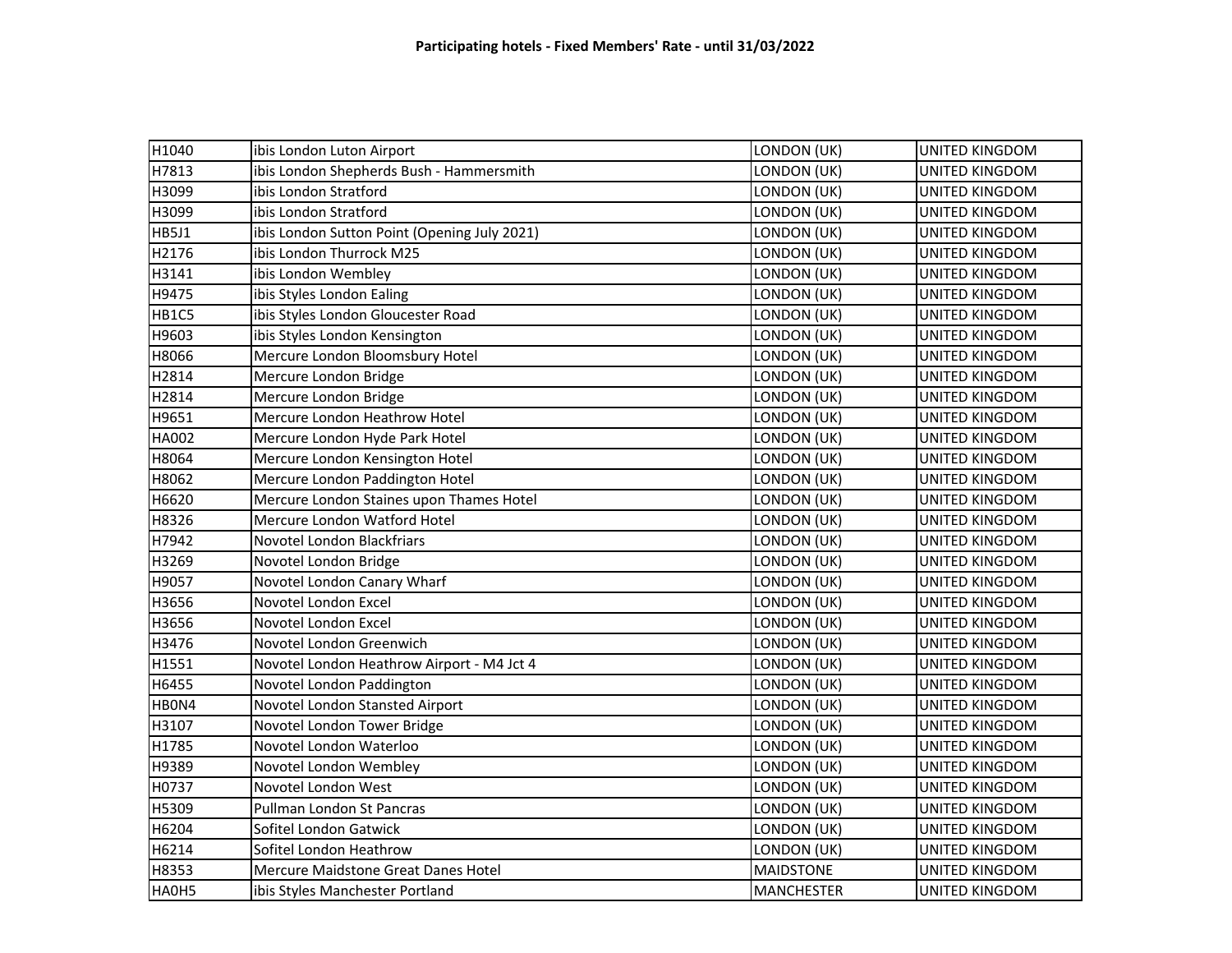| H8325        | Mercure Manchester Piccadilly Hotel            | <b>MANCHESTER</b>                  | <b>UNITED KINGDOM</b> |
|--------------|------------------------------------------------|------------------------------------|-----------------------|
| H0907        | Novotel Manchester West                        | <b>MANCHESTER</b>                  | UNITED KINGDOM        |
| H8876        | Mercure Milton Keynes Hotel                    | <b>MILTON KEYNES</b>               | UNITED KINGDOM        |
| H3272        | Novotel Milton Keynes                          | <b>MILTON KEYNES</b>               | <b>UNITED KINGDOM</b> |
| H6814        | ibis budget Newport                            | <b>NEWPORT (GB)</b>                | <b>UNITED KINGDOM</b> |
| H3657        | ibis Northampton Centre                        | <b>NORTHAMPTON</b>                 | UNITED KINGDOM        |
| H8321        | <b>Mercure Norwich Hotel</b>                   | <b>NORWICH</b>                     | <b>UNITED KINGDOM</b> |
| H8061        | Mercure Nottingham City Centre George Hotel    | <b>NOTTINGHAM</b>                  | UNITED KINGDOM        |
| HB540        | Mercure Nottingham Sherwood Hotel              | <b>NOTTINGHAM</b>                  | <b>UNITED KINGDOM</b> |
| H0507        | Novotel Nottingham Derby                       | <b>NOTTINGHAM</b>                  | <b>UNITED KINGDOM</b> |
| H8350        | Mercure Perth Hotel                            | PERTH (UK)                         | UNITED KINGDOM        |
| H2093        | ibis Plymouth                                  | PLYMOUTH (UK)                      | <b>UNITED KINGDOM</b> |
| H6462        | ibis budget Portsmouth                         | PORTSMOUTH                         | UNITED KINGDOM        |
| H1461        | ibis Portsmouth Centre                         | PORTSMOUTH                         | <b>UNITED KINGDOM</b> |
| H5431        | ibis Reading Centre (new ibis rooms)           | <b>READING</b>                     | UNITED KINGDOM        |
| H5432        | <b>Novotel Reading Centre</b>                  | <b>READING</b>                     | UNITED KINGDOM        |
| H3163        | ibis Rotherham East - (M18 - M1)               | <b>ROTHERHAM</b>                   | <b>UNITED KINGDOM</b> |
| H3588        | ibis Rugby East                                | <b>RUGBY</b>                       | UNITED KINGDOM        |
| H2891        | ibis Sheffield City                            | <b>SHEFFIELD</b>                   | <b>UNITED KINGDOM</b> |
| HB4D3        | Mercure Sheffield Kenwood Hall & Spa           | <b>SHEFFIELD</b>                   | UNITED KINGDOM        |
| H9580        | Mercure Sheffield Parkway Hotel                | <b>SHEFFIELD</b>                   | UNITED KINGDOM        |
| H6628        | Mercure Sheffield St Paul's Hotel & Spa        | SHEFFIELD                          | <b>UNITED KINGDOM</b> |
| H1348        | Novotel Sheffield Centre                       | <b>SHEFFIELD</b>                   | UNITED KINGDOM        |
| H6629        | Mercure Shrewsbury Albrighton Hall Hotel & Spa | <b>SHREWSBURY</b>                  | UNITED KINGDOM        |
| H1039        | ibis Southampton Centre                        | <b>SOUTHAMPTON (UK)</b>            | <b>UNITED KINGDOM</b> |
| H7876        | Mercure Southampton Centre Dolphin Hotel       | <b>SOUTHAMPTON (UK)</b>            | UNITED KINGDOM        |
| H1073        | Novotel Southampton                            | <b>SOUTHAMPTON (UK)</b>            | <b>UNITED KINGDOM</b> |
| <b>HA011</b> | Mercure St Albans Noke Hotel                   | <b>ST ALBANS</b>                   | UNITED KINGDOM        |
| H0992        | Novotel Stevenage                              | <b>STEVENAGE</b>                   | UNITED KINGDOM        |
| H6630        | Mercure Stratford upon Avon Shakespeare Hotel  | STRATFORD UPON AVON UNITED KINGDOM |                       |
| H6653        | ibis Swansea                                   | <b>SWANSEA</b>                     | UNITED KINGDOM        |
| H8332        | Mercure Swansea Hotel                          | <b>SWANSEA</b>                     | <b>UNITED KINGDOM</b> |
| <b>HB537</b> | Mercure Telford Centre Hotel                   | <b>TELFORD</b>                     | UNITED KINGDOM        |
| H8320        | Mercure Tunbridge Wells Hotel                  | <b>TUNBRIDGE WELLS</b>             | UNITED KINGDOM        |
| <b>HA018</b> | Mercure Warwickshire Walton Hall Hotel & Spa   | WARWICK (UK)                       | UNITED KINGDOM        |
| H3164        | ibis Wellingborough                            | WELLINGBOROUGH                     | UNITED KINGDOM        |
| H8328        | Mercure Wetherby Hotel                         | <b>WETHERBY</b>                    | UNITED KINGDOM        |